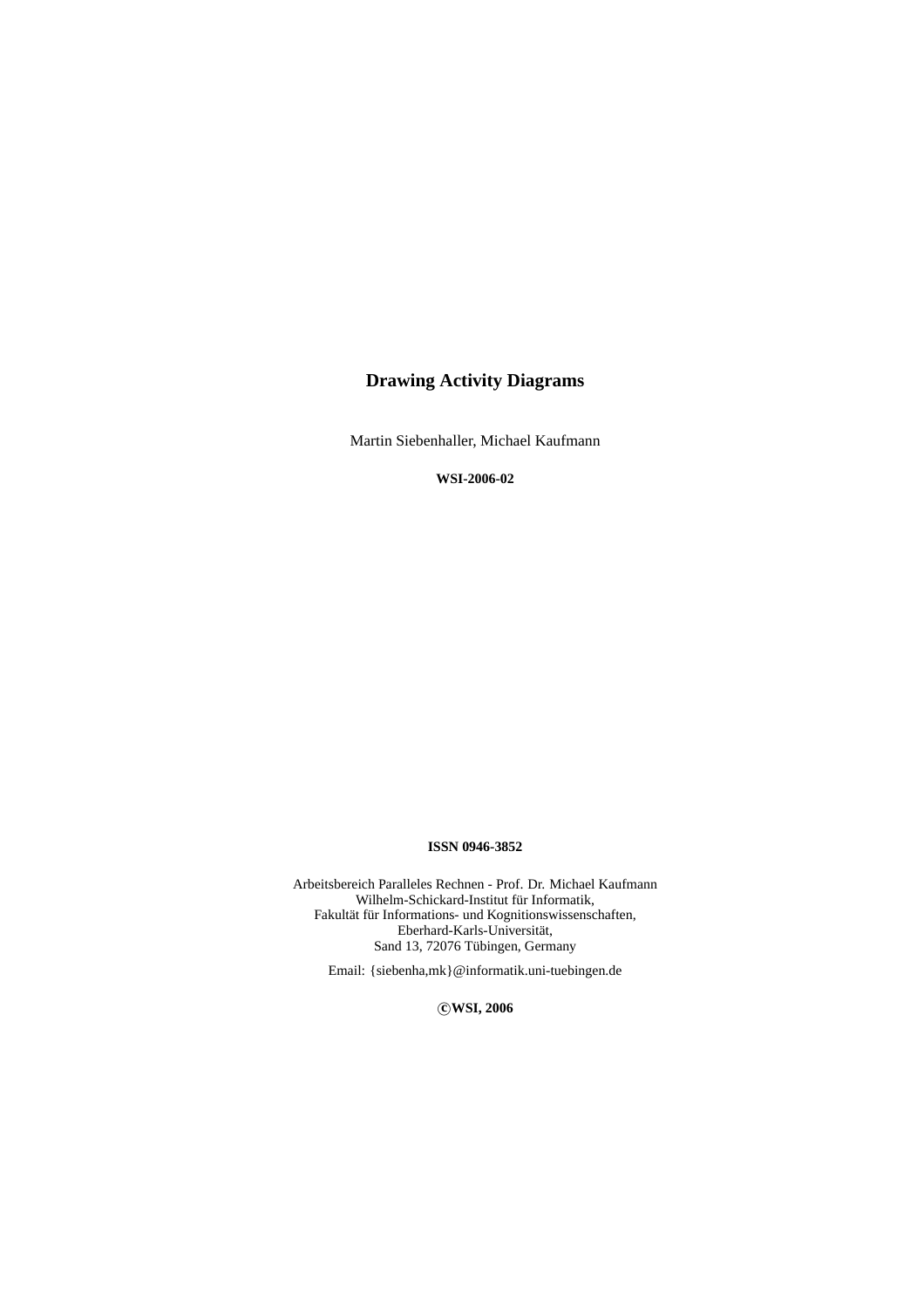# Drawing Activity Diagrams

Martin Siebenhaller<sup>∗</sup> University of Tübingen

## Abstract

Activity diagrams experience an increasing importance in the design and description of software systems. Unfortunately, previous approaches for automatic layout support fail or are just insufficient to capture the complexity of the related requirements. We propose a new approach tailored to the needs of activity diagrams which combines the advantages of two fundamental layout concepts called "Sugiyama's approach" [Sugiyama et al. 1981] and "topology-shape-metrics approach" [Tamassia et al. 1988], originally developed for layered layouts of directed graphs and for orthogonal layout of undirected graphs respectively.

**Keywords:** Activity Diagrams, Software Visualization, Graph Drawing

# 1 Introduction and Motivation

Activities and the corresponding activity diagrams belong to the basic concepts of the Unified Modeling Language (UML) which has become the standard modeling language for specifying, visualizing and documenting software systems. Activity diagrams are used for modeling behavioral logic like business processes or workflow. In the modern UML 2, they experienced an increasing importance. While they were considered as a special case of state diagrams in UML 1.x, they are now enriched with additional constructs that widens the range of their applicability. This make them more suitable for areas like economics or bio-informatics [Shegogue and Zheng 2005].



Figure 1: An UML activity diagram taken from the UML 2.0 Superstructure specification (http://www.uml.org).

While automatic layout for class diagrams received considerable attention by developers of corresponding software tools and designers of fundamental concepts of diagramming, activity diagrams were considered either to be just a special case for tools supporting state diagrams or to be too complex to handle them by a direct application of basic layout algorithms.

Activity diagrams require properties different from those for class diagrams such that the concepts developed there cannot be transferred, although the experiences gained help with the design. Here

Michael Kaufmann† University of Tübingen

the emphasis lies on partitions and flow, some properties that are influenced by the semantics of activity diagrams. Those properties have to be supported by an automatic layout algorithm because it is hard, or sometimes even impossible to place all elements appropriately by hand. Furthermore, an automatic layout algorithm with customizable layout options allows to include different user preferences.

The contribution of this paper is a summary of the needed requirements and aesthetics for drawing activity diagrams, and the elaboration of sophisticated graph drawing algorithms for a new layout approach which satisfies them. We do not introduce a completely new concept, but we show for the first time how to combine the two layout concepts "Sugiyama approach" and "topological-shape-metrics approach", which were originally developed for layered layouts of directed graphs and for orthogonal layouts of undirected graphs respectively. We demonstrate how to extract the advantages from both methods and apply them successfully to the challenging problem of layout UML activity diagrams.

The rest of our paper is organized as follows: In Section 2 we discuss the requirements and aesthetic criteria of activity diagrams. Section 3 reviews the state-of-the-art of drawing activity diagrams and Section 4 describes the basic definitions and algorithms which provide the basis for our new visualization approach. In Section 5 we introduce our new concepts followed by a short discussion.

## 2 Requirements for the Layout

In this section we examine requirements for the automatic layout of activity diagrams. We therefore shortly introduce the notation elements. This is necessary to derive a graph theoretic concept to layout those diagrams. We also analyze aesthetics and standards for creating activity diagrams. The identified aesthetics and requirements are the basis for the design of our new layout algorithm.

## 2.1 Notation of UML 2 Activity Diagrams

In the following we give an overview of the visual notation of activity diagrams and identify the resulting requirements for the layout algorithm. We do not focus on semantics if not necessary. For further details have a look at the UML superstructure specification [OMG 2004].

An *activity* specifies the coordination of executions of actions using a control and data flow model. Each *activity diagram* shows exactly one activity. An activity is modeled as a labeled graph of *activity nodes* which are connected by edges denoting data or control flow. It can optionally be represented by a border rectangle containing all its elements and a name shown in the upper left corner. There are three different node types appearing in an activity - action, object and control nodes.

*Action nodes* (see Fig. 2(a)) are the basic elements of an activity. An action node may have outgoing and incoming edges denoting control or data flow to or from other nodes. There are two special kind of action nodes to handle signal events, the *accept event* and

<sup>∗</sup> e-mail: siebenha@informatik.uni-tuebingen.de

<sup>†</sup> e-mail:mk@informatik.uni-tuebingen.de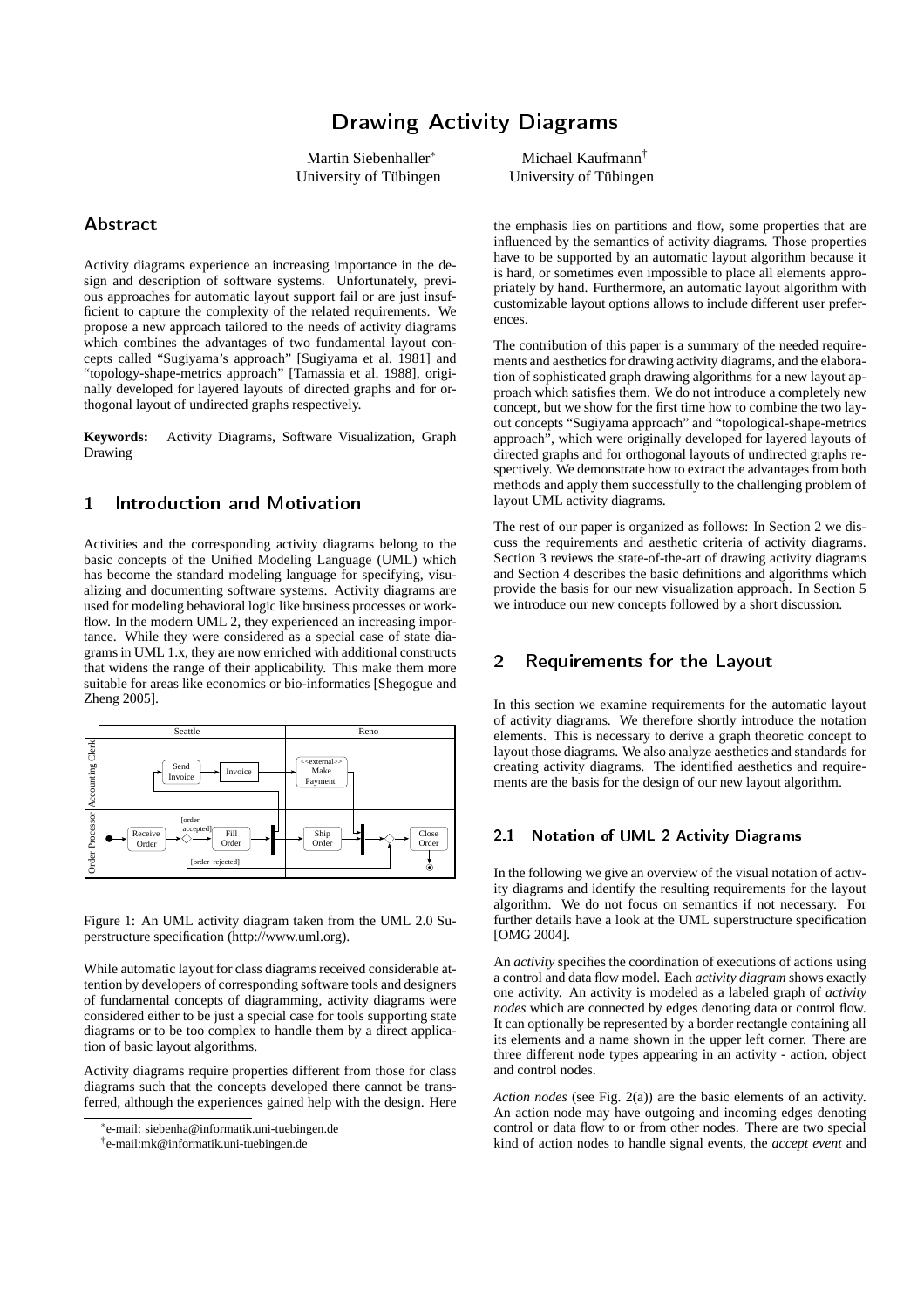*send signal* action. *Object nodes* indicate an instance of a particular classifier (see Fig. 2(c)).

A *control node* (see Fig. 2(b)) coordinates the flow between other nodes. If an activity is invoked, a flow starts at each *initial node*. If a flow reaches an *activity final node* the activity terminates. In contrast, a *flow final node* terminates only its incoming flow. A *decision node* has one incoming flow and multiple outgoing edges. The flow is forwarded to only one outgoing edge. This edge is commonly determined by *guards* which are edge labels representing conditions. A *merge node* has one outgoing edge and multiple incoming edges. Each flow arriving at an incoming edge is forwarded to the outgoing edge. A *fork node* is similar to a decision node, but it splits the incoming flow into multiple concurrent flows. A *join node* is similar to a merge node, but synchronizes multiple flows. Edges are always connected to the long side of the fork/join node. The nodes can be placed vertically or horizontally.



Figure 2: Activity diagram notation elements.

Node elements can be connected by two different edge types, one denoting control flow and one denoting data flow. Both edge types are represented by an arrowed line.

There are also notation elements for defining sets of nodes and edges in an activity. *Partitions (swim-lanes)* use vertical or horizontal boundaries to partition a diagram into logical areas, e.g. organizational units in a business model. Nodes and edges are placed inside the related partition. UML 2 diagrams can also be partitioned as depicted in Fig. 2(e). Such a partition is a combination of horizontal and vertical swim-lanes. Hence, the partition structure corresponds to a grid. Another grouping element is an *expansion region*. It is a strictly nested region of an activity with explicit input and output nodes called *expansion nodes* (see Fig. 2(f)). Each input is a collection of values. Expansion regions can have keywords in the upper left corner. An *interruptible activity region* has the same notation as an expansion region but without expansion nodes.

A notation element available to all UML diagrams is a *note*. Notes comment on some diagram elements. They are attached to the corresponding elements by a dashed line (see Fig. 2(d)). In activity diagrams notes are often used to show post- and preconditions of actions.

The visual notation leads to the following requirements:

- Nodes have different sizes (NODE\_SIZE).
- We have to consider partitions (PARTITION).
- Regions could be nested and edges can start/end at a region (expansion input/output nodes). This corresponds to the concept of compound graphs (see Section 4.1) (CLUSTER).
- Handle notes that are attached to edges (NOTES).
- Join/fork nodes are two sided nodes (TWO\_SIDED\_NODES).
- Handle labels of activities, regions, nodes, edges (LABEL).

Since activities are based on a graph theoretic concept we are able to employ graph drawing techniques to draw activity diagrams. There is a wide variety of drawing algorithms taking different aesthetics and requirements into account [Di Battista et al. 1999b; Kaufmann and Wagner 2001]. There are also approaches for handling labels and clusters. Note, that in graph theory the nodes are usually called vertices. However, in this work we use the term nodes to be consistent with the UML specification.

### 2.2 Aesthetics

An aesthetics measures a graphical property of a drawing that should be optimized to increase readability. Unfortunately, up to now there are neither work nor empirical studies for aesthetics of activity diagrams. However, since the underlying structure of activity diagrams are graphs, we will discuss aesthetics that apply to abstract graphs (graphs without special semantics) and thus to activity diagrams, too.

An overview of aesthetic criteria applied to drawings of abstract graphs is given in [Di Battista et al. 1999b; Coleman and Parker 1996]. The most common are:

- Minimize the number of edge crossings (CROSSING).
- Minimize the area of the drawing (AREA).
- Minimize the maximum length of an edge (EDGE\_LENGTH).
- Minimize the number of bends (BEND).
- Maximize the smallest angle between two edges incident on the same node (ANGLE).
- Minimize the deviation of an 1 : 1 aspect-ratio (AS-PECT\_RATIO).
- Minimize the number of overlapping nodes and edges (OVERLAP).
- Maximize the number of orthogonal edges (edges that are drawn as a sequence of horizontal and vertical line segments) (ORTHOGONAL).
- Maximize the number of edges respecting flow (edges that are drawn monotonically in a prescribed direction) (FLOW).
- Maximize symmetry (SYMMETRY).

Note, that there are some contradicting aesthetics, e.g. FLOW and ASPECT\_RATIO. The drawing of a graph with a given set of aesthetic criteria can be seen as a multi-objective optimization problem. The set of applied criteria depends on the semantics of the graph as well as on individual user preferences.

The affect of aesthetics BEND, CROSSING, ANGLE, ORTHOG-ONAL and SYMMETRY on the readability of drawings were analyzed empirically in [Purchase et al. 1997; Purchase 1997]. There, CROSSING was found out to be the most important, followed by the less important aesthetics BEND and SYMMETRY. ORTHOG-ONAL and ANGLE had no significant effects.

Since activity diagrams show control and data flows it seems to be natural to include aesthetics FLOW. In activity diagrams the edge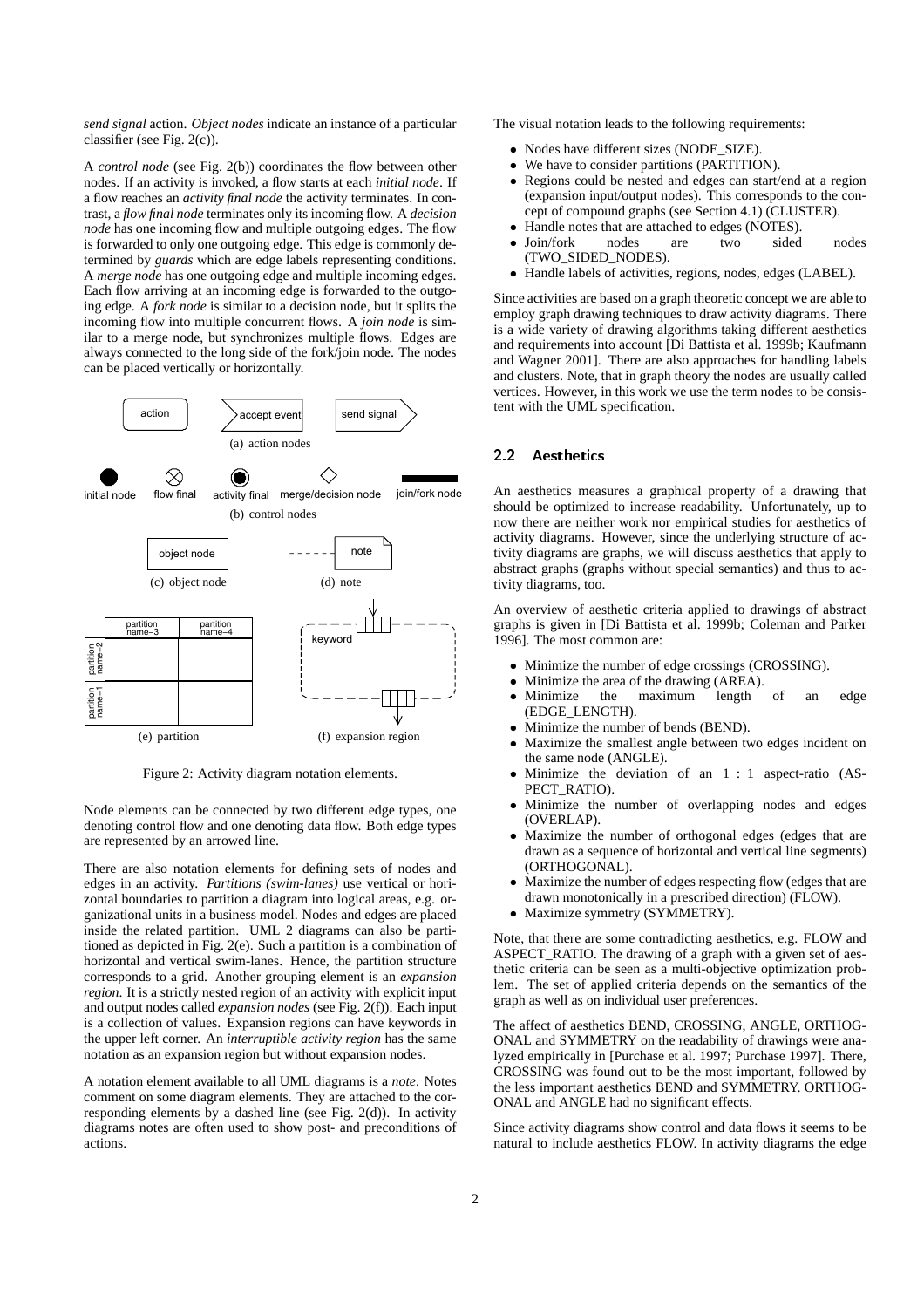flow is usually from top to down or from left to right. OVER-LAP is also important; especially overlaps between nodes should be avoided. SYMMETRY seems to be useless to activity diagrams because they do not have a symmetric structure.

### 2.3 Standards for Creating Activity Diagrams

Although the UML specification does not explicitly prescribe how to layout diagrams, there are a lot of standards, conventions and guidelines how to do this. A comprehensive collection of those principles that have been proven in practice is given in [Ambler 2005]. Their usage increases the usability and clarity of diagrams. Here we give an overview.

The principles for general UML diagrams are:

- Minimize the number of crossings (CROSSING).
- Draw edges orthogonal (ORTHOGONAL).
- Use only horizontal labels (HORIZONTAL\_LABELS).
- Reorganize larger diagrams into several smaller ones. This principle is based on the fact that it is often easier to have several diagrams on various levels of detail than a single complex one. Hence, complex actions are often decomposed into subactivities. In practice there are almost no activity diagrams containing more than 50 nodes and 80 edges, which allows us to use more complex algorithms than for larger graphs.

The following principles were specific to activity diagrams:

- Incoming and outgoing edges enter a join (fork) node on different sides (BIMODALITY).
- Swim-lanes (partitions) should be ordered in a logical manner, the primary swim-lane is placed leftmost. Thus, we assume that the ordering of the partitions is given as input.

In this section we have identified requirements and aesthetics for drawing activity diagrams. Notation dependent requirements are CLUSTER, PARTITION, NODE\_SIZE, NOTES, TWO\_SIDED\_NODES and LABEL. Furthermore, we have structure-dependent aesthetics like CROSSING, BEND, OR-THOGONAL, FLOW, AREA, EDGE\_LENGTH and OVERLAP. BIMODALITY and HORIZONTAL\_LABELS are additional requirements based on standards and conventions for creating activity diagrams. It is important to have a flexible layout approach that allows the user to customize requirements.

## 3 State-of-the-Art

In this section, we review the state-of-the-art of drawing activity diagrams. First we give an overview on related work in research followed by a brief evaluation of some popular commercial software products.

#### 3.1 Related Conceptual Work

Most of the recent work on layout approaches for UML diagrams was dedicated to class diagrams. Representatives of two different approaches are UMLKandinsky/GoVisual [Eiglsperger et al. 2004] and SugiBib [Eichelberger 2002b]. The first one is based on refinements of the fundamental topology-shape-metrics (TSM-) approach which has been developed for orthogonal layouts. The second one uses the well known concept of Sugiyama for layered layouts. Both approaches will be described in Section 4. They support aesthetic criteria like FLOW, ORTHOGONAL, OVERLAP, CROSSING in

various ways. SugiBib is also able to consider advanced properties like CLUSTER but on the other hand it is rather weak for basic properties like NODE\_SIZE or ORTHOGONAL. None of the above approaches is able to handle PARTITION.

A layout approach for statecharts is given in [Castello et al. 2002a; Castello et al. 2002b]. Statecharts are extended finite state machines and support the repeated decomposition of states into substates. The approach is based on a combination of Sugiyama's approach with a recursive floorplanning algorithm and an integrated labeling method. It supports aesthetics AREA, CROSSING, OVERLAP, BEND, ASPECT\_RATIO and CLUSTER. However, the clustering is specific to state decompositions and thus not applicable to activity diagrams.

There is also some work about the visualization of process diagrams. Process Diagrams are related to flowcharts and visualize the flow through a process or system. The layout approaches described in [Wittenburg and Weitzman 1997] and [Six and Tollis 2002] support FLOW and PARTITION. The second one is also able to support ORTHOGONAL, CROSSING, BEND and OVERLAP. However, both approaches are restricted to one-dimensional partitions (horizontal swim-lanes) and do not include CLUSTER.

As we have seen there is no conceptual approach covering all requirements for activity diagrams. On the other side there exist quite a few commercial products that claim to support activity diagrams. In the following subsection we review some of them.

### 3.2 UML Tools

An evaluation of layout capabilities for different UML tools regarding class diagrams was given in [Eichelberger 2002a]. For most tools the contained layout algorithms did not produce satisfying results. Meanwhile some of the tools provide improved layout capabilities. In the following we review some popular UML tools with respect to their auto layout capabilities for activity diagrams. We are particularly interested in their ability to handle requirements FLOW, CLUSTER and PARTITION.

- EclipseUML Studio for Java 2.1.0 beta (Omondo) (http://www.omondo.com) Up to know EclipseUML does only support UML 1.x notation for activity diagrams without partitions. It does not provide an auto layouter for those diagrams.
- MagicDraw UML 11 Enterprise Edition (NoMagic) (http://www.magicdraw.com) MagicDraw fully supports UML 2 notation. It provides several standard auto layout approaches and edge routers (an edge router does not change node positions). The hierarchic layouter is able to consider FLOW, PARTITION and CLUSTER. However, when using partitions aesthetics FLOW is not always fulfilled satisfactorily (see Fig. 3(b)) and the resulting drawings are sometimes defective. Notes are always placed outside the corresponding partition cell/region, far away from the related element.
- Poseidon for UML 4.1 Professional (Gentleware) (http://gentleware.com) Poseidon fully supports UML 2 notation for activity diagrams. However, it does not provide an auto layouter for them.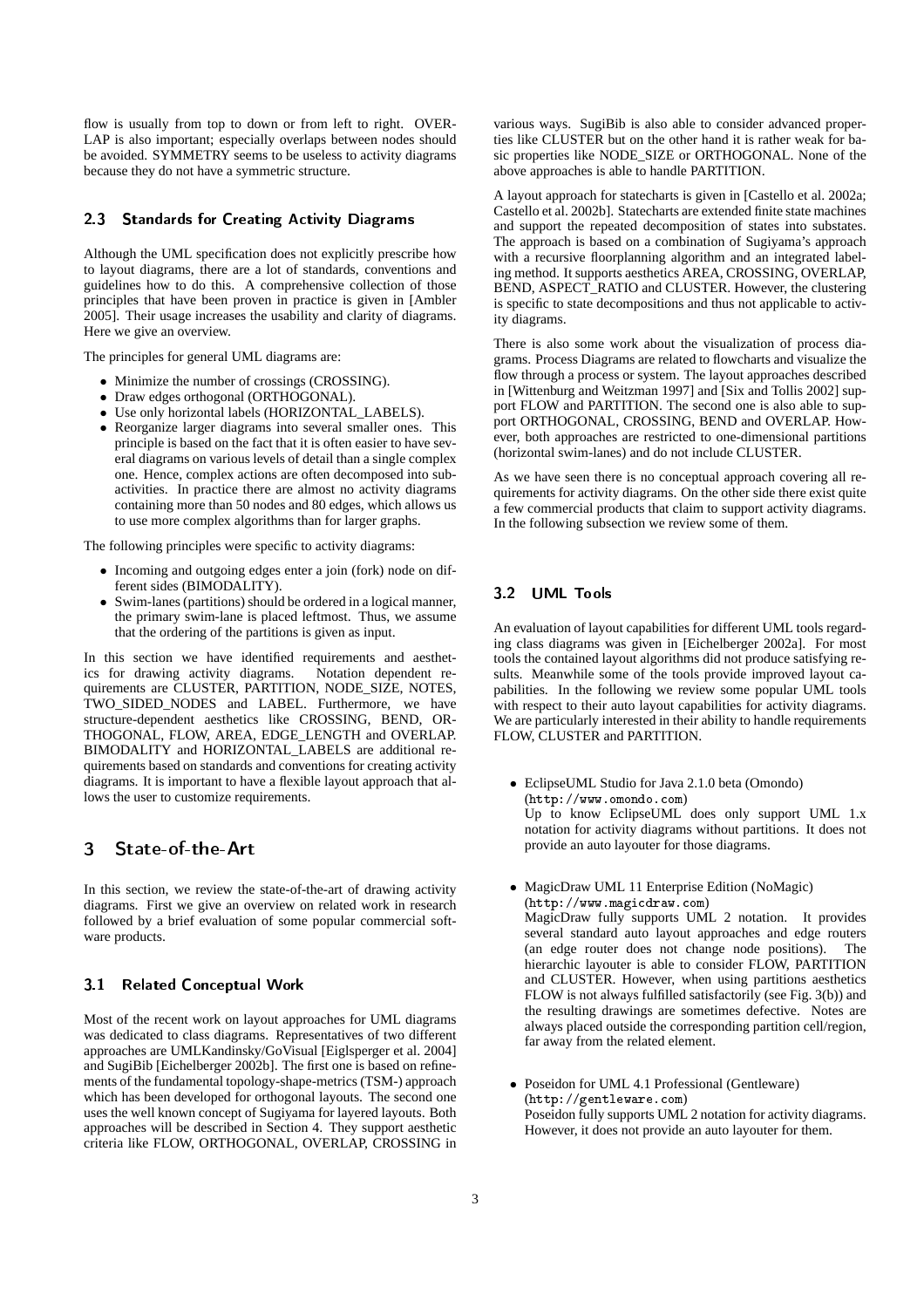

(c) Visual Paradigm for UML 5.3

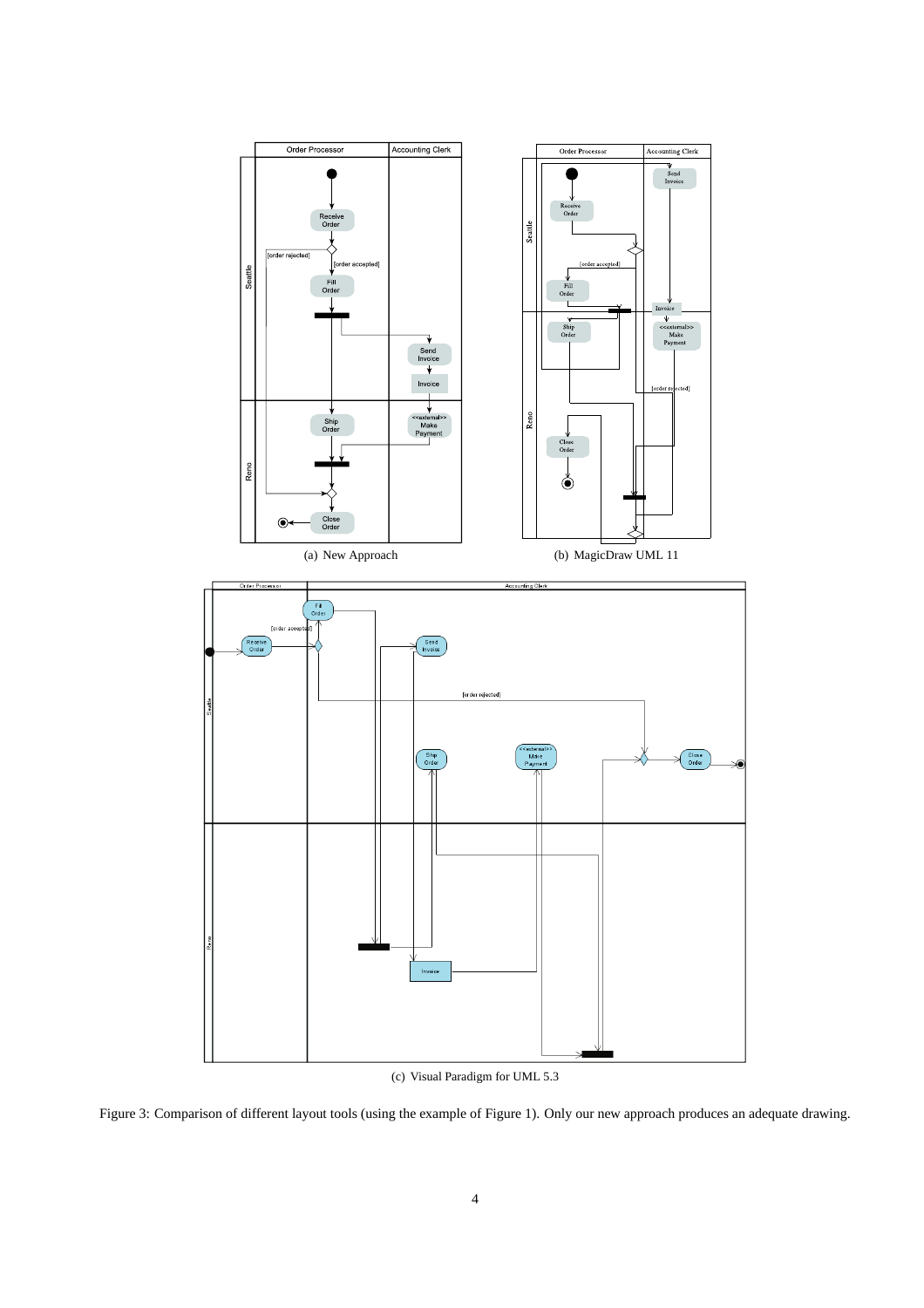• Rational Software Architect V 6.0 (IBM)

(http://www.ibm.com/software/rational) Rational supports UML 2 notation for activity diagrams but it only allows one-dimensional partitions (vertical swim-lanes). The provided auto layouter does not consider FLOW but it is able to consider CLUSTER. However, it does not layout elements inside a region. When using swim-lanes the layouter only includes elements of the leftmost swim-lane. The layout quality is very poor.

• Together Architect 2006 for Eclipse (Borland) (http://www.borland.com/de/products/together) Together does only support a subset of UML 2 notation. Partitions and regions are not available. Together provides several standard layout approaches. However, the layout results are poor. The layouter does not support aesthetics FLOW and often violates aesthetics OVERLAP and CROSS-ING.

• Visual Paradigm for UML 5.3 Enterprise Edition (Visual Paradigm)

(http://www.visual-paradigm.com)

Visual Paradigm fully supports UML 2 notation for activity diagrams. It provides a hierarchic layout approach as well as an orthogonal edge router. The hierarchic layouter is able to consider FLOW, CLUSTER and PARTITION but when using partitions with horizontal swim-lanes the elements are not placed correctly and the layout results are poor (see Fig. 3(c)). Furthermore, it sometimes produces unnecessary overlaps.

The layout capability and quality of the above UML tools heavily differs. None of them was able to produce satisfying results. Only MagicDraw and Visual Paradigm incorporate partitions. However, as Figure 3 shows, both produce poor results when using partitions even for small diagrams.

## 4 Basic Definitions and Algorithms

In this section we describe the basic definitions as well as the basic algorithms which provide the basis for our visualization. Our approach combines the layered approach of Sugiyama with a TSMapproach for orthogonal layouts.

## 4.1 Definitions

A *graph*  $G = (V, E)$  consists of a node set *V* and an edge set  $E \subseteq$  $V \times V$ . If all pairs in *E* are ordered, we call *G directed graph*, if all pairs are unordered we call it *undirected graph*. A *self-loop* is an edge that starts and ends at the same node. If there are multiple edges between a pair of vertices, those edges are called *multiedges*. A (simple) *path* between node *v* and *w* is a node sequence ( $v =$ *u*<sub>1</sub>,*u*<sub>2</sub>,...,*u*<sub>*k*</sub> = *w*), such that *u*<sub>1</sub>,..,*u*<sub>*k*</sub> ∈ *V*, (*u*<sub>*i*</sub>,*u*<sub>*i*+1</sub>) ∈ *E*, 1 ≤ *i* ≤  $k-1$  and  $u_i \neq u_j$ ,  $1 \leq i \neq j \leq k$ . It is denoted by  $v \rightarrow_G^* w$ . A *cycle* is a non-empty path with  $u_1 = u_k$ . If a graph contains no cycles it is called *acyclic*. An undirected graph is called *connected* if there is a path between every pair of nodes. A directed graph is connected if its undirected version is connected. A *tree* is an undirected, acyclic and connected graph ( $\Rightarrow$   $|E| = |V| - 1$ ). The *degree*  $\delta_G(v)$  of a node  $v \in V$  is the number of edges incident to *v*. If *G* is directed,  $\delta_G(v)$ can be divided into the *out-degree*  $\delta_G^+(v) = |\{w | (v, w) \in E\}|$  and the  $\int$ *in-degree*  $\delta_G^-(v) = |\{w | (w, v) \in E\}|$ .

A *drawing* of a graph  $G = (V, E)$  is a mapping of the node set V to distinct points in the plane and the edge set *E* to open Jordan curves. *G* is called *planar*, if it has a drawing in the plane without edge crossings, that is no two Jordan curves have a common point. Such a drawing divides the plane into regions, called *faces* (see Fig.  $4(a)$ ). There is exactly one unbounded region which is called the *outer face*. An *embedding* of a graph is given by a clockwise cyclic ordering of the adjacent edges around each node. An embedding is called planar if there is a planar drawing of the graph which preserves this ordering.

The *dual graph*  $D_G$  of a planar embedding of G has a node  $v_f$  for each face  $f$  of  $G$  and an edge  $(v_f, v_g)$  for each edge of  $G$  separating two (not necessarily distinct) faces *f* and *g* (see Fig. 4(b)). The dual graph has always linear size and is planar, too.



Figure 4: Figure (a) shows a planar drawing of a graph and the corresponding faces  $(f_0)$  denotes the outer face). Figure (b) shows the related dual graph. Its nodes are denoted by circles and the edges by solid curves.

An *upward drawing* of a directed graph  $G = (V, E_D)$  is a drawing of *G* such that all edges are represented by monotonically increasing curves in the vertical direction. Note, that such a drawing exists if and only if *G* is acyclic. *G* is called *upward planar* if it has an upward and a planar drawing at the same time. Note, that there are graphs which have an upward and a planar drawing but are not upward planar (see Fig. 5(a)). An *upward embedding* of a graph is given by a clockwise cyclic ordering of the adjacent edges around each node in which the incoming and outgoing edges form an interval. Such an ordering is called *bimodal*. An upward embedding is planar if there is an upward planar drawing of the graph which preserves the corresponding ordering.



Figure 5: Example graphs. Dashed rectangles represent clusters.

A *mixed graph* is a tuple  $G = (V, E_D, E_U) \subseteq (V, V \times V, V \times V)$ , where *V* is the set of nodes,  $E_D$  the set of directed edges and  $E_U$ the set of undirected edges. A *mixed upward drawing* of *G* is a drawing such that the edges of *E<sup>D</sup>* are represented by monotonically increasing curves in the vertical direction. *G* is called *mixed upward planar* if it has a mixed upward and a planar drawing at the same time. A *mixed upward embedding* is planar if there is a mixed upward planar drawing of the graph which preserves the corresponding ordering.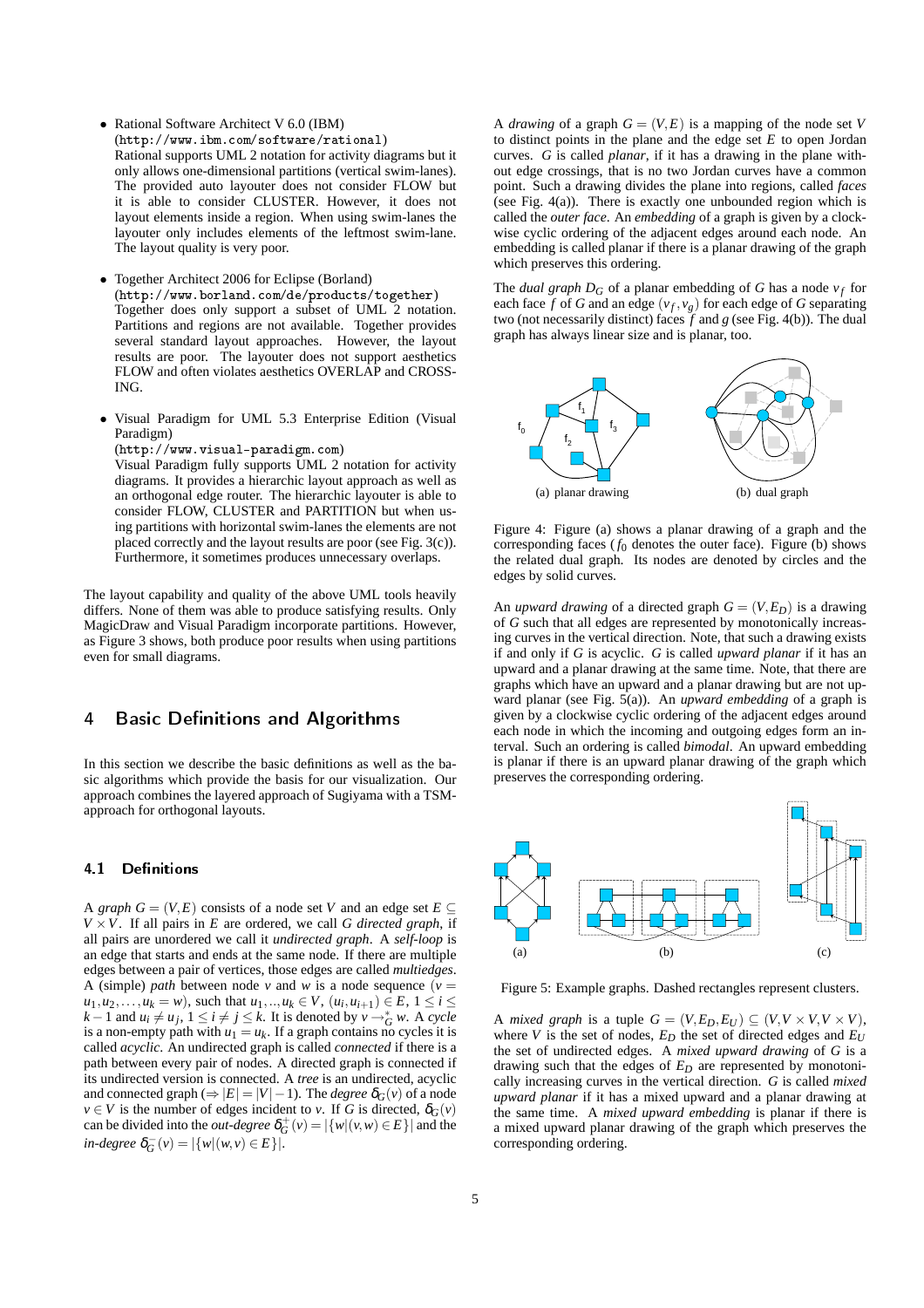A *compound graph*  $G_C = (G, T)$  consists of a graph  $G = (B \cup C, E_G)$ (called *underlying graph*) and a directed rooted tree  $T = (B \cup C, E_T)$ (called *inclusion tree*). The node set *B* contains the *base nodes* and the set *C* the *compound nodes*. Compound nodes (=clusters) contain base nodes or other compound nodes. *T* defines the containment relation. The tree edges  $e \in E_T$  are directed from the root to the leafs. A directed path  $v \rightarrow^*_{T} w$  indicates that node *w* belongs to node *v*. Thus, each base node is a leaf of *T* and the compound nodes are the inner nodes. The root of *T* is a special compound node which represents the whole drawing area and thus includes each element. An example is given in Figure 6.

In a *cluster drawing* of a compound graph *GC*, each compound node  $c \in C$  is drawn as a simple closed region (usually as rectangle). The region of *c* contains a base node  $v \in B$  if and only if there is a path  $c \rightarrow_T^* v$ . Analogously, it contains the region of a compound node  $c'$  if and only if there is a path  $c \rightarrow_T^* c'$ . Furthermore, each edge crosses the boundary of a region at most once. A compound graph is called *c-planar* if it has a planar and a cluster drawing at the same time. There are graphs which have a cluster drawing as well as a planar drawing but are not c-planar (see Fig. 5(b)).



Figure 6: Example for a compound graph, where compound nodes are drawn as rounded rectangles with dashed border. Figure (a) shows the underlying graph, Figure (b) the corresponding inclusion tree and Figure (c) the resulting cluster drawing.

A *grid partition*  $P_{m,n}$  subdivides the drawing area into *m* columns and *n* rows which are separated by  $m+1$  vertical and  $n+1$  horizonal lines, respectively (see Fig. 7(a)). Note, that in our approach the size of the rows (columns) is non-uniform. A cell of the grid is called *partition cell.*  $p_{i,j}$  denotes the partition cell located in the *i*th column and *j*-th row of the grid ( $p_{1,1}$  is located in the upper left corner). The *i*-th grid column contains all partition cells  $p_{i,j}$  with  $1 \leq j \leq n$  and the *j*-th grid row contains all partition cells  $p_{i,j}$  with  $1 \le i \le m$ . For a grid partition  $P_{m,n}$  the corresponding *grid partition graph*  $P_{m,n}^G$  is constructed by placing nodes on intersection points of horizontal and vertical grid lines (see Fig. 7(b)).



Figure 7: Example of a grid partition *P*3,<sup>2</sup> (a) and the corresponding grid partition graph  $P_{3,2}^G$  (b).

Let  $G = (V, E)$  denote a graph,  $P_{m,n}$  a grid partition and  $p: V \rightarrow$  $\mathbb{N} \times \mathbb{N}$  a function assigning each node  $v \in V$  to a partition cell.

**Definition 1** *In a* partitioned drawing *of G each node*  $v \in V$  *is drawn inside*  $p(v)$ . *G is called* p-planar *if it has a planar and a partitioned drawing at the same time.*

**Theorem 1** *A graph*  $G = (V, E)$  *is p-planar if and only if it is planar.*

**Proof:** A p-planar graph is planar by definition. Let us assume that each node  $v \in V$  is assigned to an arbitrarily distinct location inside its partition cell  $p(v)$ . In [Pach and Wenger 1998] Pach and Wenger show that every planar graph admits a planar embedding in which each vertex is mapped to an arbitrarily prescribed distinct location. This implies that each planar graph is p-planar, too.  $\Box$ 

**Definition 2** *A mixed compound graph G<sup>C</sup> has a* partitioned mixed upward cluster drawing *if it has a cluster, a mixed upward and a partitioned drawing at the same time. Furthermore,*  $G_C$  *is called* mixed upward pc-planar*, if it has a planar and a partitioned mixed upward cluster drawing at the same time.*

There are graphs which are upward planar and c-planar but not upward c-planar (see Fig. 5(c)). In our approach cluster regions are not allowed to cross partition cells. Thus each compound node can be assigned uniquely to a partition cell. Under this assumption each graph has a partitioned cluster drawing. A graph has a partitioned upward drawing if it is acyclic and for each  $e = (v, w) \in E_D$  with  $p(v) = p_{i,j}$  and  $p(w) = p_{k,l}$  holds  $j \geq l$ .

### 4.2 Sugiyama's Approach

The most common approach for producing layered drawings for directed graphs is the abstract framework developed by *Sugiyama* et al [Sugiyama et al. 1981]. It indicates a common direction of the edges by producing layered layouts. Sugiyama's framework consists of four phases:

- 1. **Cycle Removal**: In the cycle removal phase, the directed input graph  $G = (V, E)$  is made acyclic by reversing appropriate edges (see Fig. 8(b)).
- 2. **Layer Assignment**: During the layer assignment phase, the nodes are assigned to horizontal layers  $L_1, \ldots, L_h$  such that for each edge  $e = (v, w) \in E$  with  $v \in L_i$  and  $w \in L_j$  holds  $i < j$ . After this assignment, edges between nodes of non-adjacent layers ("long edges") are replaced by chains of dummy nodes and edges between the corresponding adjacent layers. This process is called *normalization* and the result is the normalized graph  $N_G = (V_N, E_N)$  (see Fig. 8(c)).
- 3. **Crossing Reduction**: In the crossing reduction phase, an ordering of the nodes within a layer is computed such that the number of edge crossings is reduced (see Fig. 8(d)). The result is a directed acyclic compaction graph  $C_G = (V_N, \{(a, b) :$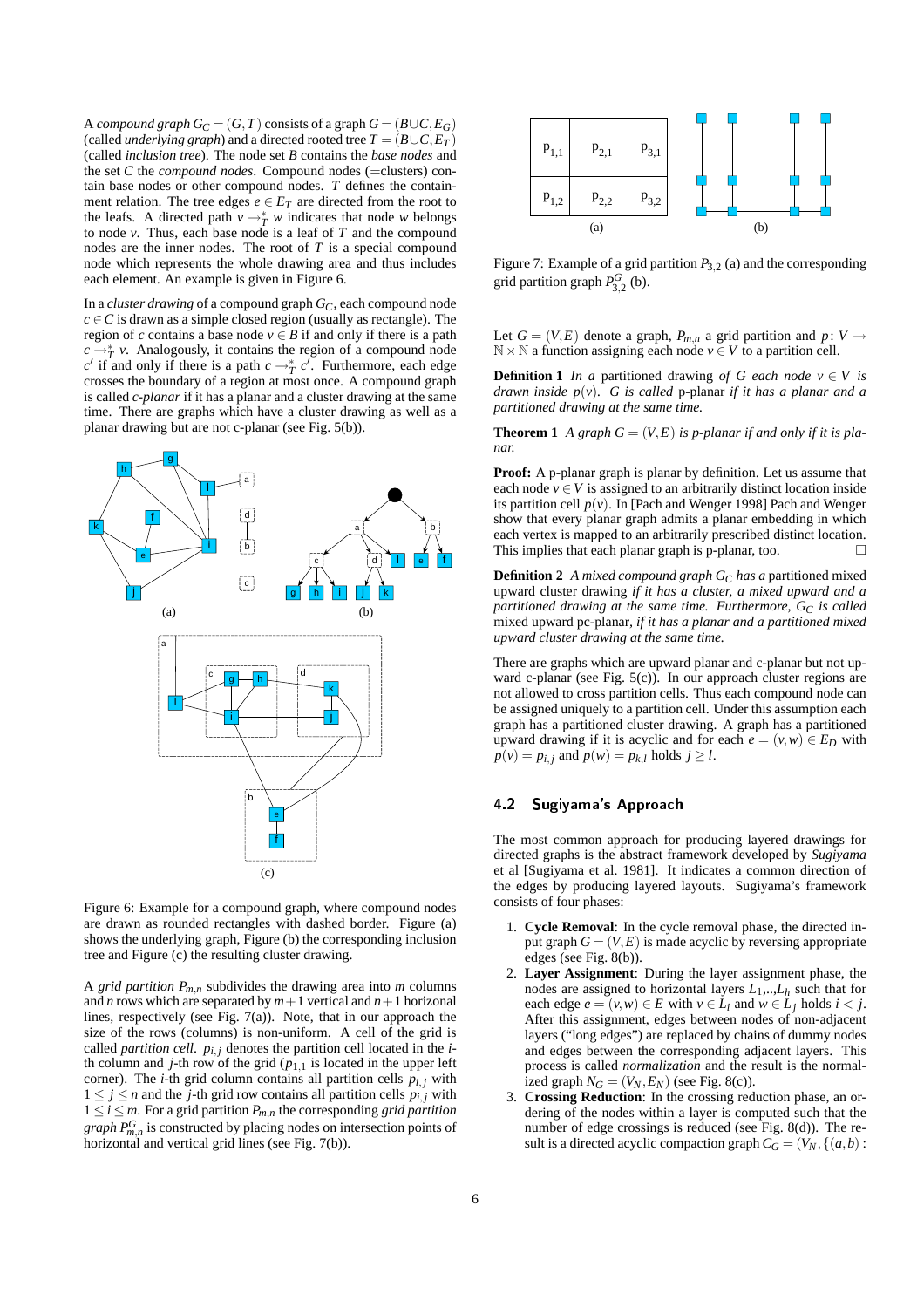

Figure 8: The different phases of Sugiyama's framework. Dummy nodes are drawn by white circles.

*a*,*b* consecutive in  $L_i$ ,  $1 \le i \le h$ }). It gives the left-to-right order of the nodes in a layer and hence defines a total ordering for those nodes (see Fig. 8(e)). Note, that crossing minimization is NP-hard [Garey and Johnson 1983].

4. **Horizontal Coordinate Assignment**: Finally, the horizontal coordinate assignment phase, uses the compaction graph to calculate an x-coordinate for each node. Long edges are represented by polygonal lines with the dummy nodes as intermediate points. Thus, in order to reduce the number of edge bends, all dummy nodes belonging to the same long edge should preferably be aligned vertically. After the final layout the reversed edges are restored to their original direction and the dummy nodes are removed (see Fig. 8(f)).

Crossing reduction is usually done by a layer-by-layer sweep where each step minimizes the number of edge crossings for a pair of adjacent layers. It is performed as follows: We start with an arbitrary node order of the first layer  $L_1$ . Then, while the node ordering of layer  $L_{i-1}$  is kept fixed, we put the nodes of  $L_i$  in an order that minimizes crossings. This step is called *one-sided two-layer crossing minimization* and is repeated for  $i = 2, \ldots, h$ . After we have processed the bottommost layer, we reverse the sweep direction and go from bottom to top. These steps are repeated until no further crossings can be eliminated for a certain number of iterations.

The two-layer crossing minimization is NP-hard [Eades and Wormald 1994]. An established heuristic strategy to tackle this problem is the following: The position of a node  $\nu$  in layer  $L_i$  depends on the position of its adjacent nodes in layer  $L_{i-1}$ . First, a

measure is calculated for each node *v* in *L<sup>i</sup>* . The measure of a node  $\nu$  is e.g. the barycenter (average) [Sugiyama et al. 1981] or median [Eades and Wormald 1994] of the positions of its neighbors in the above layer. We get the positions of the nodes in  $L_i$  by sorting them according to their measure.

The complexity of algorithms implementing Sugiyama's framework heavily depends on the number of dummy nodes inserted. Although this number can be minimized efficiently, it may still be in the order of  $\Theta(|V||E|)$  [Frick 1997]. The overall time complexity is therefore  $O(|V||E|\log|E|)$ .

#### 4.3 Topology-Shape-Metrics Approach

The most effective concept for orthogonal layouts of undirected graph structures is the topology-shape-metrics (TSM-) approach. This concept has been introduced by Tamassia [Tamassia 1987; Tamassia et al. 1988] and later-on refined and extended by several groups of authors [Fößmeier and Kaufmann 1996; Klau and Mutzel 1998; Didimo and Liotta 1998; Bertolazzi et al. 2000].

The topology-shape-metrics approach consists of three phases:

1. **Planarization**: The planarization phase determines the topology of a drawing which is described by a planar embedding. Non-planar graphs are made planar by introducing dummy nodes that represent edge crossings (see Fig. 9(b)). Common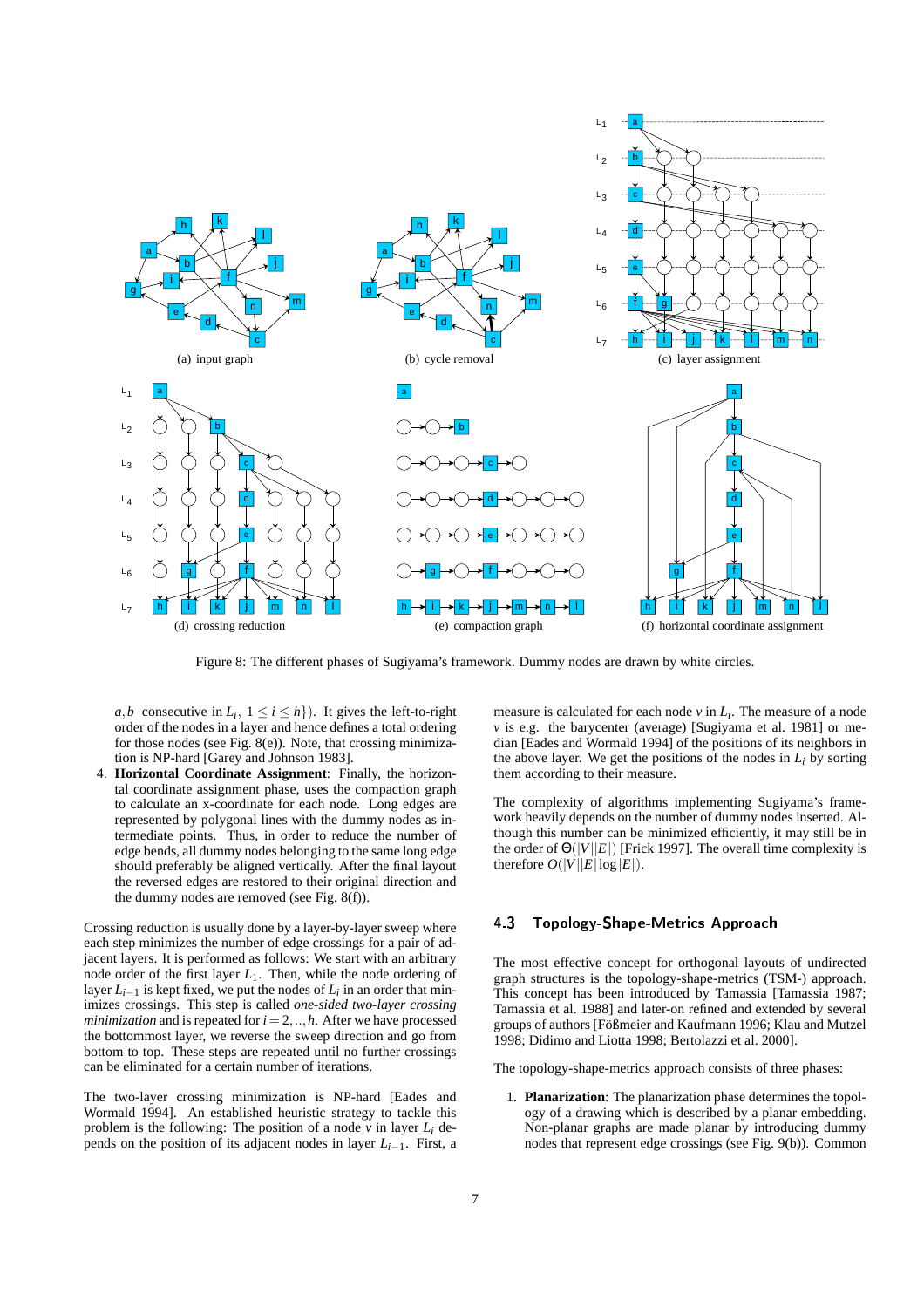

Figure 9: The three phases of the TSM-approach. The white dummy node represents a crossing.

approaches try to minimize the number of edge crossings during this phase.

- 2. **Orthogonalization**: The orthogonalization phase fixes the shapes of the edges in a drawing. It therefore determines edge bends and angles between adjacent edges. In orthogonal drawings each edge is drawn as a sequence of horizontal and vertical line segments. Thus, each angle is a multiple of 90° (see Fig. 9(c)). Orthogonalization algorithms usually try to minimize the number of edge bends.
- 3. **Compaction**: The compaction phase determines the final coordinates of graph elements such that nodes and bends are placed on grid points. Finally, the inserted dummy nodes are removed (see Fig. 9(d)). During this phase most approaches try to minimize the area or the total edge length of the drawing.

In [Tamassia 1987] Tamassia introduced a network flow based approach which computes a bend-minimal orthogonal point drawing for plane 4-graphs. We use the Kandinsky model [Fößmeier and Kaufmann 1996] for the orthogonalization which is an extension of Tamassia's algorithm and copes with general planar graphs and nodes of prescribed size [Di Battista et al. 1999a]. Even though the complexity for finding a bend-minimal solution in the Kandinsky model is not known, there is an effective network flow formulation which has at most twice the number of bends of the optimal solution [Eiglsperger 2003]. Furthermore there is a heuristic network solver that produces satisfying results in practice [Eiglsperger 2003; Wiese et al. 2002] in time  $O(n^2 \log n)$ . There are several extensions of the Kandinsky model that are applicable to our purpose, e.g. the usage of prescribed angles and bends [Brandes et al. 2002] as well as the usage of prescribed edge shapes [Eiglsperger et al. 2004; Eiglsperger 2003].

## 4.4 Discussion

Both, the layered approach and the TSM-approach, have their advantages. The layered approach is especially suited to satisfy the FLOW criteria. It is highly adaptable and there are sophisticated approaches to handle requirement CLUSTER. The TSM-approach is particularly suited to satisfy aesthetics ORTHOGONAL. Since edges are paths of horizontal/vertical segments it also optimizes aesthetics ANGLE. Furthermore, NODE\_SIZE can be realized in a more natural way than for layered approaches. There are sophisticated methods to produce mixed upward drawings which yield less crossings than Sugiyama-based approaches [Eiglsperger 2003]. Both are able to avoid overlaps and thus optimize aesthetics OVER-LAP. Our idea is to combine both concepts to take advantage of synergies. More precisely, we take Sugiyama's approach to create a planarization and then continue with the TSM-approach.

## 5 New Approach

In this section we present our new approach for the automatic layout of activity diagrams. Besides the common aesthetics ORTHOGONAL, OVERLAP, CROSSING, BEND, AREA, FLOW it is also able to consider requirements like CLUS-TER, PARTITION, BIMODALITY, NODE\_SIZE, LABELING and TWO\_SIDED\_NODES. To our knowledge there is no existing algorithm that is able to handle such a complex combination of requirements.

#### 5.1 Input and Interface

First we introduce the interface to our visualization approach. The input of the layout algorithm is:

- a mixed compound graph  $G_C = (G, T)$ ,  $G = (V, E_G)$ ,  $T =$  $(V, E_T)$ ,  $V = B \cup C$ ,  $E_G = E_D \cup E_U$
- a set of labels *L*,
- a function  $s : B \cup L \to \mathbb{N} \times \mathbb{N}$  denoting the size of the nodes and labels in the drawing,
- a function  $p_v : V \to \mathbb{N}$  assigning each node  $v \in V$  the row index of the corresponding partition cell,
- a function  $p_x: V \to \mathbb{N}$  assigning each node  $v \in V$  the column index of the corresponding partition cell.

To each base node one of the following node types is assigned: initial node, final node, expansion node, object node, activity node, fork/join node, decision/merge node or note.

In a transformation step the activity diagram graph is transformed into a suitable input for the layout algorithm. Due to semantic reasons, the input graph does never contain self-loops or multiedges.

The algorithm can be customized to fit individual user preferences and different views on a diagram. The user can, for example, decide if PARTITION should be applied, if CLUSTER is more important than aesthetics FLOW or if FLOW should not be considered at all.

Note, that in activity diagrams the edges of  $E_D$  are drawn downward instead of upward. All edges of  $E_G$  are directed except edges incident to notes. However, only directed edges that are added to *E<sup>D</sup>* are drawn downward. We propose to add all edges to *E<sup>D</sup>* that are not connected to a node of type initial node, final node or note. It is not always possible to fully satisfy aesthetics FLOW, but our algorithm guarantees BIMODALITY for each base node.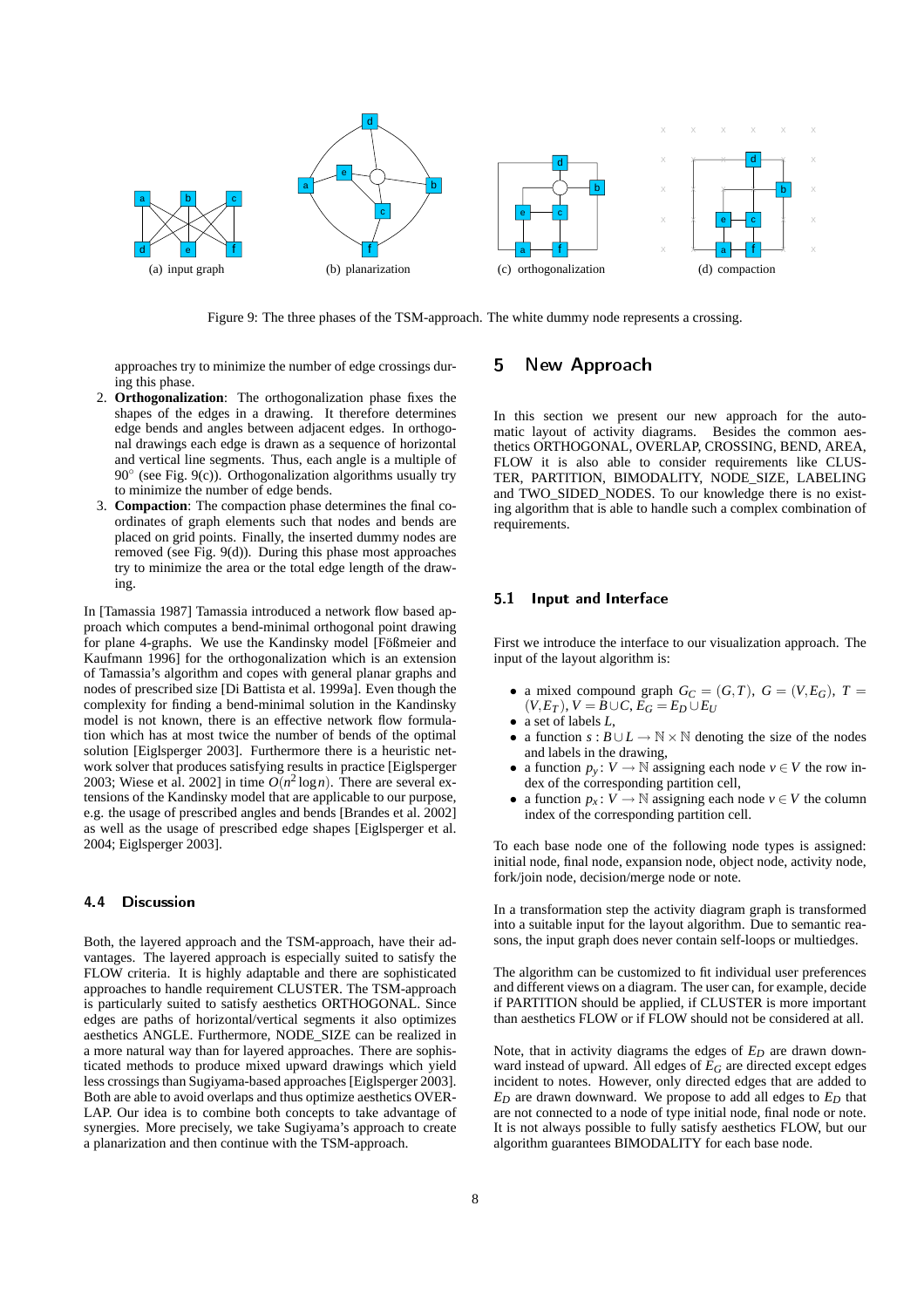#### 5.2 Overview

We continue with an overview of the single steps of our algorithm:

#### 1. **Preprocessing**

- (a) Recall, that notes are attached to edges by dashed lines. We use a dummy node as attachment point (see Figure 14(c)) (NOTES). Notes attached to node elements are handled like usual nodes.
- (b) We replace each compound node  $c \in C$  by two nodes  $c<sup>t</sup>$  and  $c<sup>b</sup>$  representing the top and bottom border of the corresponding cluster region. All incoming edges  $(v, c)$  ∈  $E_G$ ,  $v$  ∈  $\overline{V}$  are connected to  $c^t$  and all outgoing edges  $(c, v) \in E_G$ ,  $v \in V$  to  $c^b$ .
- (c) If the subgraph induced by the nodes of *B* is not connected, we add additional edges between its connected components. We therefore choose an action node of each component and then connect those nodes by a spanning tree. Due to semantical reasons each component has at least one action node.
- (d) For each edge  $e = (u, v) \in E_D$  we check if  $p_v(u) \leq$  $p_y(y)$ . If not, *e* cannot be drawn downward and thus is removed from  $E_D$  and inserted into  $E_U$ .
- 2. **Planarization**
- will be described in Section 5.3.
- 3. **Orthogonalization**
	- will be described in Section 5.4.
- 4. **Compaction**
	- (a) First, labels are inserted into the orthogonalized graph as described in Section 5.5.
	- (b) The compaction phase uses the fast constructive compaction algorithm described in [Eiglsperger and Kaufmann 2002] that is able to handle nodes of prescribed size (NODE\_SIZE). An experimental study comparing different orthogonal compaction algorithms [Klau et al. 2001] shows that the results of different constructive compaction heuristics are almost the same when using a flow-based post-processing step. Thus, we use the flow-based visibility post-processing strategy described in [Eiglsperger 2003] to further optimize aesthetics AREA and EDGE\_LENGTH. During the compaction all dummy nodes, except those representing labels, get unit size.

#### 5. **Postprocessing**

- (a) All dummy nodes and edges inserted during the previous steps are removed.
- (b) Rectangles denoting cluster regions as well as the grid partition are inserted into the drawing. Finally, the rectangle denoting the border of the activity is drawn and the activity's label is placed (optionally).

#### 5.3 Planarization

Our planarization strategy combines the layered approach of Sugiyama with a rerouting strategy known from the TSM-approach. This section is partly based on our previous work, see [Siebenhaller and Kaufmann 2006; Blochinger et al. 2006]. We start with describing the specific modifications of the different phases of Sugiyama's approach with respect to the identified requirements and aesthetics.

#### 5.3.1 Layer Assignment and Cycle Removal

Common layer assignment approaches are designed to realize aesthetics FLOW. In our application the layering has to deal with re-



Figure 10: Nesting graph for the compound graph of Figure 6.

quirements CLUSTER and PARTITION, too.

Let  $L(v)$  denote the index of the layer of a node  $v(L(v) = i \Leftrightarrow v \in L_i$ ,  $1 \leq i \leq h$ ). For a compound node  $c \in C$  the layering has to meet the following condition: For each base node  $w \in B$  with  $c \to^* T$  *w* is  $L(c^t) < L(w) < L(c^b)$  and for each compound node  $d \in C$  with  $c \rightarrow_T^* d$  is  $L(c^t) < L(d^t) < L(d^b) < L(c^b)$ .

Sander [Sander 1996] guarantees this by introducing the concept of a *nesting graph*  $G_n$  which has the node set  $B \cup \{c^t, c^b : c \in C\}$  and the following edges:

- an edge  $(c^t, v)$  and  $(v, c^b)$  for each  $(c, v) \in E_T$ ,  $c \in C$ ,  $v \in B$
- an edge  $(c^t, d^t)$  and  $(d^b, c^b)$  for each edge  $(c, d) \in E_T$ ,  $c, d \in C$

Note, that  $G_n$  is acyclic by construction (see Fig. 10). Each layer assignment on  $G_n$  guarantees the above condition.

Let  $p_{y}^{\max}(p_{x}^{\max})$  denote the number of grid rows (columns). We obtain a layering that preserves the grid partition by inserting  $p_y^{\text{max}} + 1$ additional nodes  $p_j^y$  into  $G_n$ . A node  $p_j^y$  denotes the horizontal grid line separating grid row  $j - 1$  and  $j$ . The layering has to meet the following condition: For each base node  $v \in B$  with  $p_v(v) = j$  is  $L(p_j^y) < L(v) < L(p_{j+1}^y)$  and for each compound node  $c \in C$  with  $p_y(c) = j$  is  $L(p_j^y) < L(c^t) < L(c^b) < L(p_{j+1}^y)$ . We realize this by simply inserting two edges  $(p_j^y, u)$  and  $(u, p_{j+1}^y)$  for each node *u* of  $G_n$  with  $j = p_y(u)$ . Furthermore, we insert edges  $(p_j^y, p_{j+1}^y)$ ,  $1 \leq j \leq p_y^{\text{max}}$  to guarantee that  $L(p_i^y) < L(p_j^y)$  if  $i < j$ . Note, that the resulting graph is still acyclic. We call it the *partitioned nesting*  $graph G_{pn} = (V_{pn}, E_{pn}).$ 

We also have to consider expansion nodes of expansion regions (see Section 2.1). The input nodes have to appear at the top border of the enclosing rectangle of the expansion region and the output nodes at the bottom border. Thus, during the layering all input nodes of an expansion region  $c \in C$  are represented by  $c^t$  and all output nodes by *c b* . The edges adjacent to those nodes are redirected correspondingly.

Now, we insert the edges of *ED*. We have not yet checked if the set contains cycles. Even if *E<sup>D</sup>* is acyclic, the insertion of an edge  $e \in E_D$  into  $G_{pn}$  may cause a cycle, because for each  $c \in C$  there is an implicit directed edge between the nodes  $c<sup>t</sup>$  and  $c<sup>b</sup>$ . Most directed cycles arise from modeling loops via decision nodes. Thus, outgoing edges of decision nodes do often participate in cycles. If we have to break a cycle, it is natural to take those edges. Hence, we assign a weight of 1 to each outgoing edge of a decision node, weight  $5|E_G|+1$  to each edge  $e \in E_{pn}$  and weight 5 otherwise. We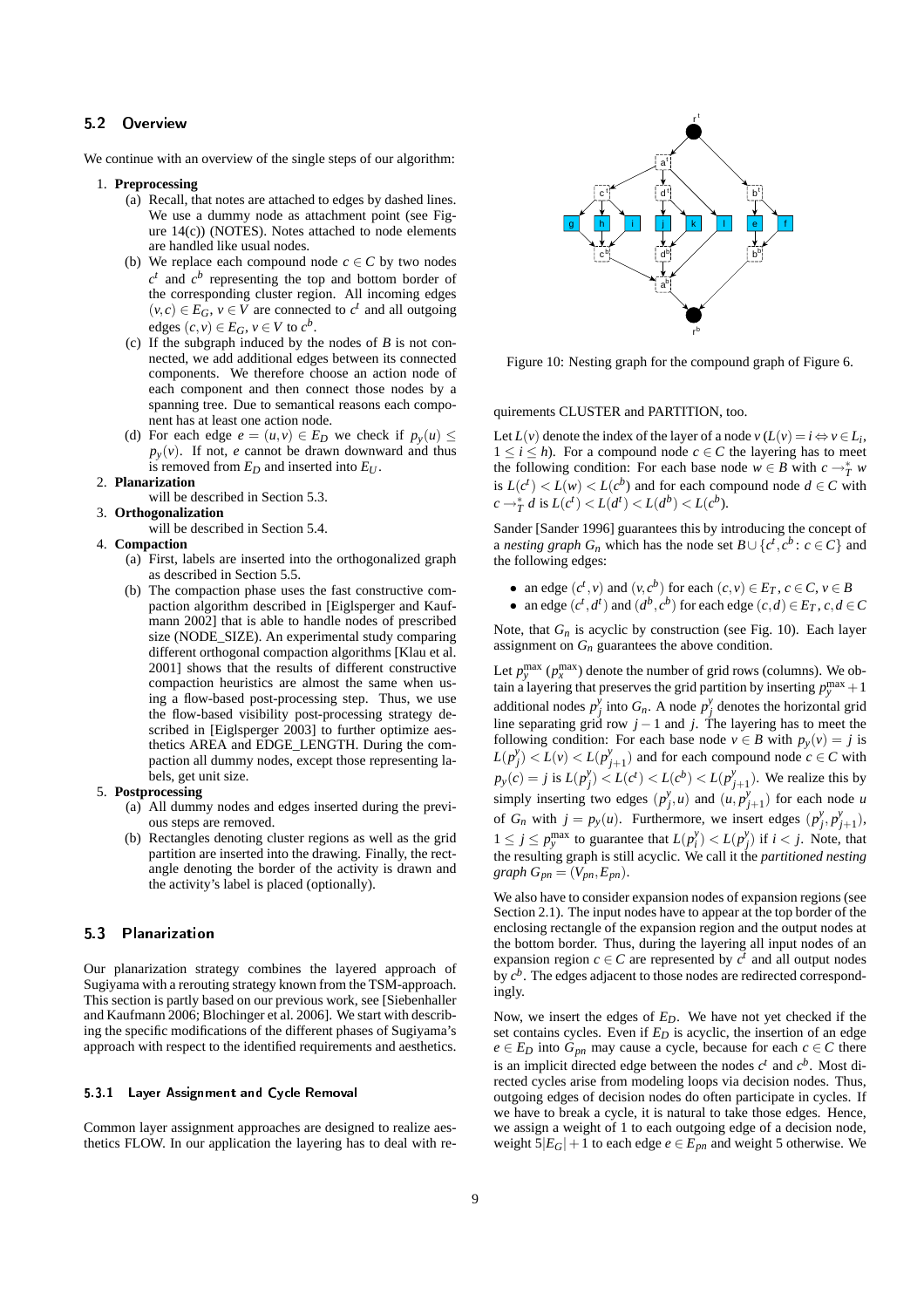solve a weighted feedback arc (=edge) set problem, which consists of finding a minimum weight edge set  $A \subseteq \{E_{pn} \cup E_D\}$ , such that  $(V, \{E_{pn} \cup E_D\} \setminus A)$  is acyclic. This problem is NP-hard [Garey and Johnson 1979] but several heuristics were proposed in practice [Flood 1990]. We use the heuristics of [Demetrescu and Finocchi 2003] that runs in time  $O(|V||E_G|)$ . Note, that the edge weights guarantee that *A*  $\subseteq$  *E<sub>D</sub>* and thus *A*  $\cap$  *E<sub>pn</sub>* = 0 which is necessary for a proper layering. All edges of  $E_D \setminus A$  are inserted into  $G_{pn}$ . The edges of *A* are moved from  $E_D$  to  $E_U$ , because they cannot be drawn downward.

The edges of  $E_U$  are not yet inserted into  $G_{pn}$ . Since those edges need not to be directed downward the only restriction on the layering is that  $L(u) \neq L(v)$  for each edge  $e = (u, v) \in E_U$ . Therefore, we calculate a topological order  $\pi$  of the nodes of  $G_{pn}$  and temporarily orient all edges  $e \in E_U$  from the lower to the higher node index in  $\pi$ . This guarantees that  $G_{pn}$  remains acyclic after inserting those edges. The layer assignment can be done with a common layering approach, e.g. a longest path layering or the network-simplex layering [Gansner et al. 1993].

After the layer assignment, all edges  $e \notin E_G$  are removed. We normalize the graph by replacing long edges by chains of dummy nodes and edges (see Section 4.2). Let  $p_j^x$ ,  $1 \le j \le p_x^{\max} + 1$  denote the vertical grid line which separates grid column *j* −1 and *j*. For each  $p_j^x$  we additionally insert a dummy node  $u_i^{p_j^x}$  on each layer  $L_i$ ,  $1 \le i \le h$ . Furthermore, for each compound node  $c \in C$  we insert two dummy nodes  $u_i^{c'}$  and  $u_i^{c'}$  on each layer  $L(c^t) \le i \le L(c^b)$ representing the left/right border of the cluster region. The number of dummy nodes and edges inserted during normalization is  $O(|V||E_G|)$ .

#### 5.3.2 Crossing Reduction

Unlike traditional crossing reduction, we also have to consider requirements CLUSTER and PARTITION here.

Our crossing reduction is based on the method described in [Forster 2002]. First a *layer hierarchy tree TL<sup>i</sup>* is computed for each layer  $L_i$ ,  $1 \leq i \leq h$ .  $T_{L_i}$  is the subgraph of *T* that is induced by all nodes relevant for layer  $L_i$ , that are all base nodes  $v \in B$  with  $L(v) = i$  and all compound nodes  $c \in C$  with  $L(c^t) \leq i \leq L(c^b)$ .

Regarding clusters, there are two new restrictions during a onesided two-layer crossing minimization step of layer *Li*−<sup>1</sup> and *L<sup>i</sup>* :

- All (compound and base) nodes of layer *L<sup>i</sup>* belonging to the same compound node have to be consecutive.
- Let  $c, d \in \mathbb{C}$  denote two compound nodes with  $L(c^t), L(d^t) \leq$ *i* − 1 and *i* ≤  $L(c^b)$ ,  $L(d^b)$ . Then the relative position of *c* and *d* must be the same on both layers.

In [Forster 2002] the following theorem has been shown:

**Theorem 2** *An order of the base nodes has a minimal number of crossings if and only if the corresponding layer hierarchy tree has a minimal number of crossings at each node.*

Thus, during a one-sided two-layer crossing minimization step the number of crossings can be minimized by independently computing an order of the children for each compound node without loosing quality. The corresponding algorithm is based on a conventional algorithm for weighted one-sided two-layer crossing minimization.

The preservation of the relative position of two clusters is guaranteed by using a constraint crossing minimization [Forster 2005] where the order of some node pairs is already given. Thus, the relative ordering of two compound nodes can be preserved by inserting a constraint between them.

When the layer hierarchy trees have bounded degree the crossing reduction of a compound graph  $G_C$  runs in time  $O(|V||E_G|)$  [Forster 2002]. Since  $G_C$  can include  $O(|V||E_G|)$  dummy nodes and edges, the overall running time of the crossing reduction is  $O(|V|^2 |E_G|^2)$ .

We use the following strategy to include partitions: During a onesided two-layer crossing minimization step, we first sort all nodes of the non-fixed layer according to their  $p<sub>x</sub>(v)$  values in ascending order. Now, we simply apply the above algorithm to all nodes with the same  $p<sub>x</sub>$  value (nodes in the same grid column) independently. Recall, that cluster regions do not intersect partition cells. Regarding the quality of the separate handling of grid columns we can state the following theorem:

**Theorem 3** *The order of the base and compound nodes can be calculated independently for each column of the grid partition without loosing quality.*

**Proof:** Regarding grid columns as clusters with fixed positions, we can simply apply Theorem 2.  $\Box$ 

Since compound nodes as well as columns of the grid partition are considered independently, the placement of the border nodes inserted during normalization is simple. When we process a compound node  $c \in C$  in layer  $L_i$ , we simply restrict  $u_i^{c^l}$  to be the leftmost node and  $u_i^{c'}$  to be the rightmost node. When we process the *j*-th grid column in layer *L<sup>i</sup>* , the resulting node sequence is placed between  $u_i^{p_j^x}$  and  $u_i^{p_{j+1}^x}$ .

Note, that our crossing reduction algorithm does not depend on the one-sided two-layer crossing minimization strategy. An optimal strategy would imply that our modified two-layer crossing minimization is optimal, too. However, this does not imply global optimality because the layer-by-layer sweep may introduce unnecessary bends. The overall running time of our crossing reduction is  $O(|V|^2 |E_G|^2)$ .

#### 5.3.3 Horizontal Coordinate Assignment

Let *C<sup>G</sup>* denote the (Sugiyama based) compaction graph constructed as described in Section 4.2. Each cluster should be represented by an enclosing rectangle. Therefore we have to vertically align the left (right) border nodes  $u_i^{c'}$  ( $u_i^{c'}$ ),  $L(c^t) \le i \le L(c^b)$  for each compound node  $c \in C$  as well as the nodes  $u_i^{p_j^x}$ ,  $1 \le i \le h$  for each  $p_j^x$ ,  $1 \le j \le p_x^{\max} + 1$ . The alignment is realized by simply mapping all nodes that should be aligned to the same node of  $C_G$ . Due to the modified crossing minimization this never introduces cycles in *CG*.

We use  $C_G$  to perform the horizontal coordinate assignment with the algorithm proposed by Brandes and Köpf [Brandes and Köpf 2002]. It produces pleasing results and runs in linear time. The edge straightening reduces the input size of the following planarization step which is based on a sweep-line algorithm. Finally, all dummy nodes inserted during normalization are removed.

If the subgraph  $G_D$  induced by the edges of  $E_D$  is not yet connected, we connect it by adding additional edges of  $E_U$  to  $E_D$ . This is necessary for a common orientation of those edges. Therefore, we calculate a minimum weight spanning tree in which edges of *E<sup>D</sup>* have lower weight. The edges of the spanning tree are called *skeleton edges*. The additional edges of added to  $E<sub>D</sub>$  never introduce cycles in *G<sup>D</sup>* (otherwise, the spanning tree can not be minimum).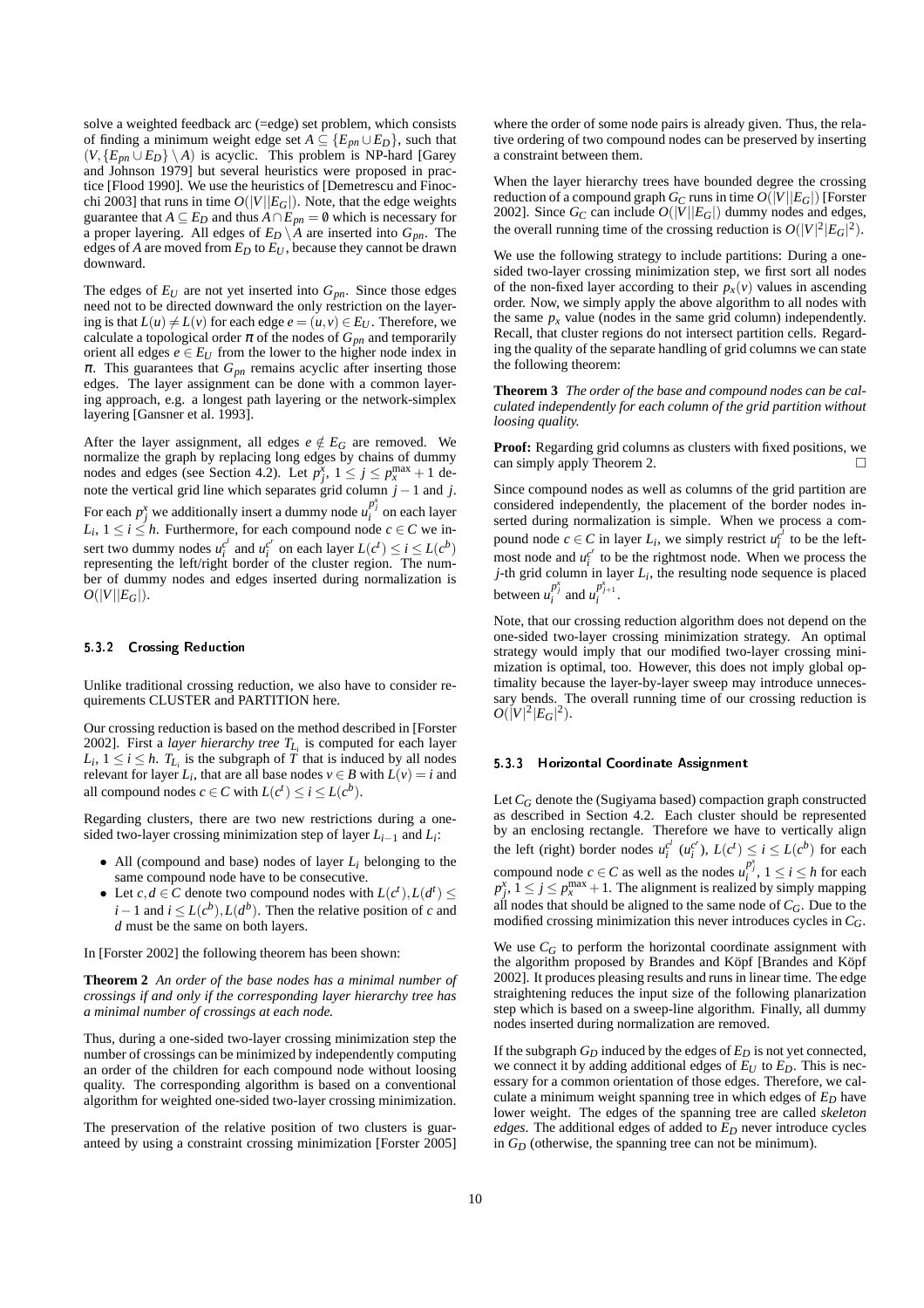Note, that after the horizontal coordinate assignment we have a drawing that already satisfies important aesthetics and requirements like FLOW, CLUSTER and PARTITION. However, when we continue and take the resulting drawing as input for the TSM-approach, we can also include NODE\_SIZE, LABEL, ORTHOGONAL, BI-MODALITY and ANGLE in a natural way. In the TSM-approach nodes are not placed on fixed layers which additionally improves aesthetics AREA and EDGE\_LENGTH. Aesthetics CROSSING can be further minimized by using a rerouting step for edges  $e \in E_U$ (see Section 5.3.5). Furthermore, if CLUSTER is more important than FLOW, the rerouting guarantees a cluster drawing.

#### 5.3.4 Creating the Planar Embedding

In this step we create a planar embedding of the drawing produced in the above steps. We "materialize" compound nodes and the grid partition in the following way: For each compound node  $c \in C$ , we know the coordinates  $c^t$ ,  $c^b$ ,  $u_i^{c'}$ ,  $u_i^{c'}$  of the top, bottom, left and right border. The cluster region of *c* is represented by placing a boundary rectangle on this coordinates. The boundary rectangle consists of four nodes with coordinates  $(u_i^{c^l}, c^t), (u_i^{c^l}, c^b), (u_i^{c^r}, c^t)$ and  $(u_i^{c'} , c^b)$  respectively connected by two horizontal and two vertical edges. Note, that input and output nodes of expansion regions split the corresponding horizontal edges. Similar, we insert the grid partition graph into the drawing using the coordinates  $u_i^{p_j^x}(p_i^y)$  for the vertical (horizontal) grid lines. In both cases, all vertical edges point downward and all horizontal edges to the right. The vertical edges are added to *ED*.

To create a planar embedding, we have to replace crossings by nodes and give the cyclic order of the edges around each node. We realize this in the following way: First we detect crossings with a sweep-line algorithm. This can be done in time  $O(|S|\log |S| + x)$ where *S* denotes the set of segments and *x* the number of crossings. The number of segments  $|S|$  is  $O(|V||E_G|)$ . For each crossing, we store its coordinates and the two participating edges. A crossing is realized by splitting the corresponding edges with a dummy node. For an edge  $e = (u, v)$  let  $x_1^e, ..., x_k^e$  denote the ordered sequence of crossings as they appear when walking along the edge from *u* to *v*. If we split *e* in this order, we always know the next segment to split (the *i*-th crossing of  $(u, v)$  splits segment  $(x_{i-1}^e, v)$ ). If the crossings are processed arbitrarily, the determination of the segment to split demands a more complex data structure.

Note, that in the drawing of the graph, all edges are strictly monotone except the horizontal edges denoting the top/bottom border of cluster regions or the horizontal grid lines. Thus, we sort the crossings according to their *y*-coordinate. Crossings with the same *y*-value are additionally sorted according to their *x*-value. Hence, horizontal edges are processed in the ordered crossing sequence, too.

A problem arising during this step are multi-crossings which are points where more than two edges cross. They are allowed in Sugiyama's approach but not in the TSM-approach. Multicrossings are detected by the sweep-line algorithm and then replaced as shown in Fig. 11(a).

After inserting the dummy nodes which represent crossings, the cyclic order of the edges around a node can easily be determined by means of the positions of its adjacent nodes (see Fig. 11(b)).



Figure 11: Planarization problems.

#### 5.3.5 Rerouting

The result of the above step is a mixed upward p-planar embedding of *GC*. Next, we perform a rerouting step based on shortest paths computations in the dual graph [Di Battista et al. 1999b]. Note, that we always reroute a complete edge and not just segments. The edges of *E<sup>U</sup>* need not be drawn downward but they are also directed (except edges adjacent to notes) and thus have to be considered to satisfy BIMODALITY. Let  $E_R = \{e | e = (u, v) \in E_G, L(u) > L(v)\}$ denote the set of edges reversed during the layering. Since the planarization is based on a layered drawing, the subgraph induced by edges of  $E \setminus E_R$  is upward planar (after inserting crossing nodes) and thus the edge ordering around the nodes is bimodal. To guarantee BIMODALITY for all base nodes, we have to reroute all edges of  $E_R$ . Let  $E_X$  denote the set of edges that crosses a region boundary twice. To get a cluster drawing we have to reroute those edges, too. Since the following rerouting approach cannot guarantee that edges are inserted upward planar, we only reroute edges  $e \in E_x \cap E_D$  if requirement CLUSTER is more important than FLOW. We can also improve aesthetics CROSSING by rerouting all edges of *E<sup>U</sup>* and check if there is a route with fewer crossings. If we have to reroute a skeleton edge, we create a clone of it and reroute the clone. This is necessary because the skeleton edges have to be inserted downward and thus are not allowed to be rerouted. The copy representing the skeleton edge is removed after orthogonalization.

Summarizing, the special requirements for the rerouting are the following: An edge route have to guarantee that

- the edge crosses a region boundary at most once (CLUSTER),
- the edge is inserted bimodal (BIMODALITY),
- the edge does not leave the outer border of the grid partition.

A modification of the dual graph that guarantees the first point is described in [Di Battista et al. 2002]. First a common dual graph  $D_G$  of  $G_C$  is computed. Each node of  $D_G$  is enclosed by a certain set of boundary rectangles of clusters (see Fig. 12). Let *c* denote the innermost cluster that encloses a node  $u_f$  of  $D_G$ . Then each node on the path  $r \rightarrow_T^* c$  encloses  $u_f$ , too (*r* is the root of *T*). When we route an edge  $(v, w)$  we first calculate the undirected path  $v \rightarrow_T^* w = v, c_1, \ldots, c_k, w$ . Each edge  $(u_f, u_g)$  of  $D_G$  is handled as follows: Let  $c_i$  denote the innermost cluster that encloses  $u_f$  and  $c_j$ the innermost cluster that encloses  $u_g$ . If  $c_i$  or  $c_j$  is not contained in  $\{c_1, \ldots, c_k\}$ ,  $(u_f, u_g)$  is removed temporarily. Otherwise, if  $i < j$ we orient  $(u_f, u_g)$  from  $u_f$  to  $u_g$  (edge can only be passed from  $u_f$ to  $u_g$ ) and if  $i > j$  we orient it from  $u_g$  to  $u_f$ . If  $i = j$ , then  $(u_f, u_g)$ is bidirectional. Now, we compute a directed shortest path between the set of face nodes incident to  $v$  and the set of face nodes incident to *w*. Edge  $(v, w)$  is inserted by following the shortest path and replacing crossings with dummy nodes. The old route of the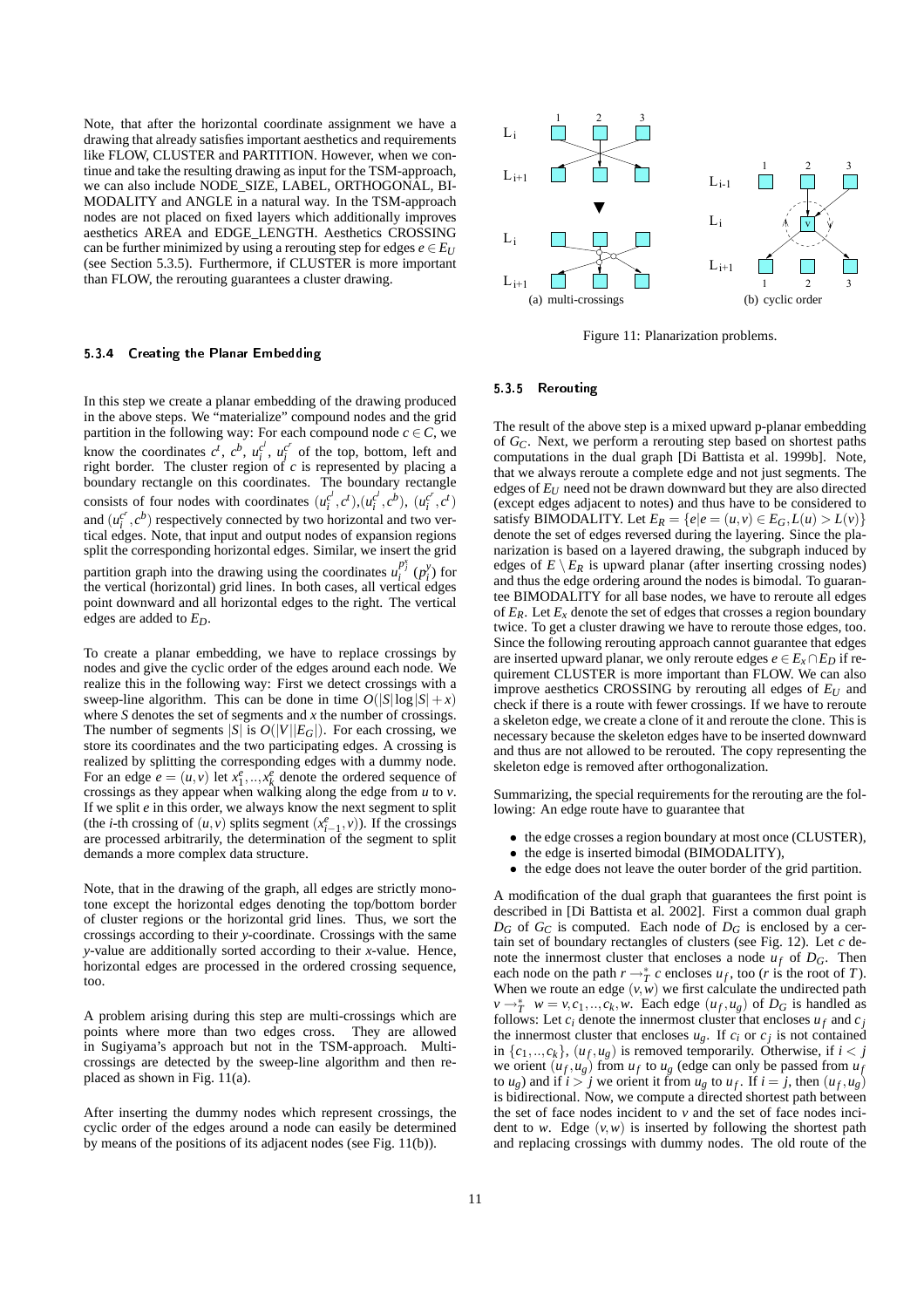edge is discarded. After each step, the dual graph has to be updated and the temporarily removed and oriented edges are restored. The running time of this step is  $O(|E_G| \cdot x + |E_G|^2 \cdot (|C| + |P|))$ , where *x* denotes the number of crossings and  $|P| = p_y^{\text{max}} \cdot p_x^{\text{max}}$  the number of partition cells.



Figure 12: The modified dual graph for the example shown in Fig. 6 when routing edge (k,e). Edges without arrows are bidirectional. The embedding of the underlying graph is shown in the background (gray nodes and dashed edges).

To realize BIMODALITY we restrict the shortest path to start (end) only at face nodes incident to  $v(w)$  that allow a bimodal edge insertion.

The third point has only to be considered, if we use partitions. If so, all nodes and edges lie inside the grid partition. The outer border of the grid partition is a closed region. Thus, we simply remove the node representing the outer face from the dual graph.

If FLOW is more important than CLUSTER, the result of the rerouting is a mixed upward p-planar embedding. Otherwise, the result is a mixed upward pc-planar embedding. In both cases the base nodes are bimodal.

#### 5.4 Orthogonalization

The orthogonalization phase calculates the edge bends and the angles between adjacent edges. Besides aesthetics BEND, ORTHOG-ONAL and ANGLE, it has to observe FLOW, CLUSTER, BI-MODALITY, PARTITION and TWO\_SIDED\_NODES. Its input is the mixed upward p(c)-planar embedding calculated in the above step where all dummy nodes representing crossings are marked accordingly. The whole phase is divided into three steps:

1. Let *G<sup>D</sup>* denote the subgraph induced by the downward edges  $e \in E_D$ . In the first step, we assign a fixed downward shape to each edge of *GD*. Therefore, we calculate a tail- and a headshape for each edge segment. The tail-shape (head-shape) depends on the type of the corresponding source (target) node. The algorithm iteratively chooses a node of  $G_D$  and assigns the head-shape to the incoming edges and the tail-shape to the outgoing edges. The different shapes are shown in Fig. 13. Note, that if one of the edge segments adjacent to a crossing node (see Fig. 13(c)) represents a vertical segment of a boundary rectangle or the grid partition graph it is chosen to be the straight segment. The final shape of an edge segment is constructed by concatenating the corresponding tail- and head-shape. In [Eiglsperger et al. 2004] we successfully applied a similar strategy and showed that there is always a valid drawing in which the edge shapes correspond to the calculated shape.

- 2. In the second step we consider all edges. To satisfy BI-MODALITY and TWO\_SIDED\_NODES we put restrictions on the angles between specific edges. Angles between pairs of consecutive incoming and outgoing edges around nodes are restricted to be at least  $90^\circ$  (see Fig. 14(a)) (BIMODAL-ITY). For fork and join nodes those angles are fixed to 180◦ as shown in Fig. 14(b) (TWO\_SIDED\_NODES). The orientation of fork/join nodes is determined after orthogonalization. If edges are connected horizontally (vertically) the fork/join is drawn vertically (horizontally). Note, that if there is at least one edge  $e \in E_D$  adjacent to a fork/join node it can always be drawn horizontally. The angles around a dummy node caused by an edge note (see Section 5.2, step 1a) are fixed to the values shown in Fig. 14(c) and the angles of input/output nodes of expansion regions to the values shown in Fig.  $14(d)$ . Furthermore, Fig. 14(e) shows the angles around nodes of the grid partition graph. The angles around nodes of a boundary rectangle correspond to that of a grid partition graph  $P_{1,1}^G$ . Note, that the angle assignment is consistent with the fixed shapes calculated in the first step. This is necessary because there could be both edge types on a node.
- 3. In the third step, we calculate a shape for each edge of *E<sup>U</sup>* . The fixed shapes and angles assigned in the previous steps are not allowed to change. Furthermore, all edge segments of a boundary rectangle or the grid partition graph are not allowed to bend. Therefore, we assign high bend costs to them. We transform fixed shapes into fixed angles and bends. The shape calculation of the edges of  $E_U$  is done with the network flow approach described in [Fößmeier and Kaufmann 1996] applying the modifications of [Brandes et al. 2002; Eiglsperger 2003] that guarantees the conservation of prescribed angles and bends. The algorithm has running time  $O((|V| + x)^2 \log(|V| + x))$ , where *x* denotes the number of crossings.



Figure 13: The different shapes of downward edges.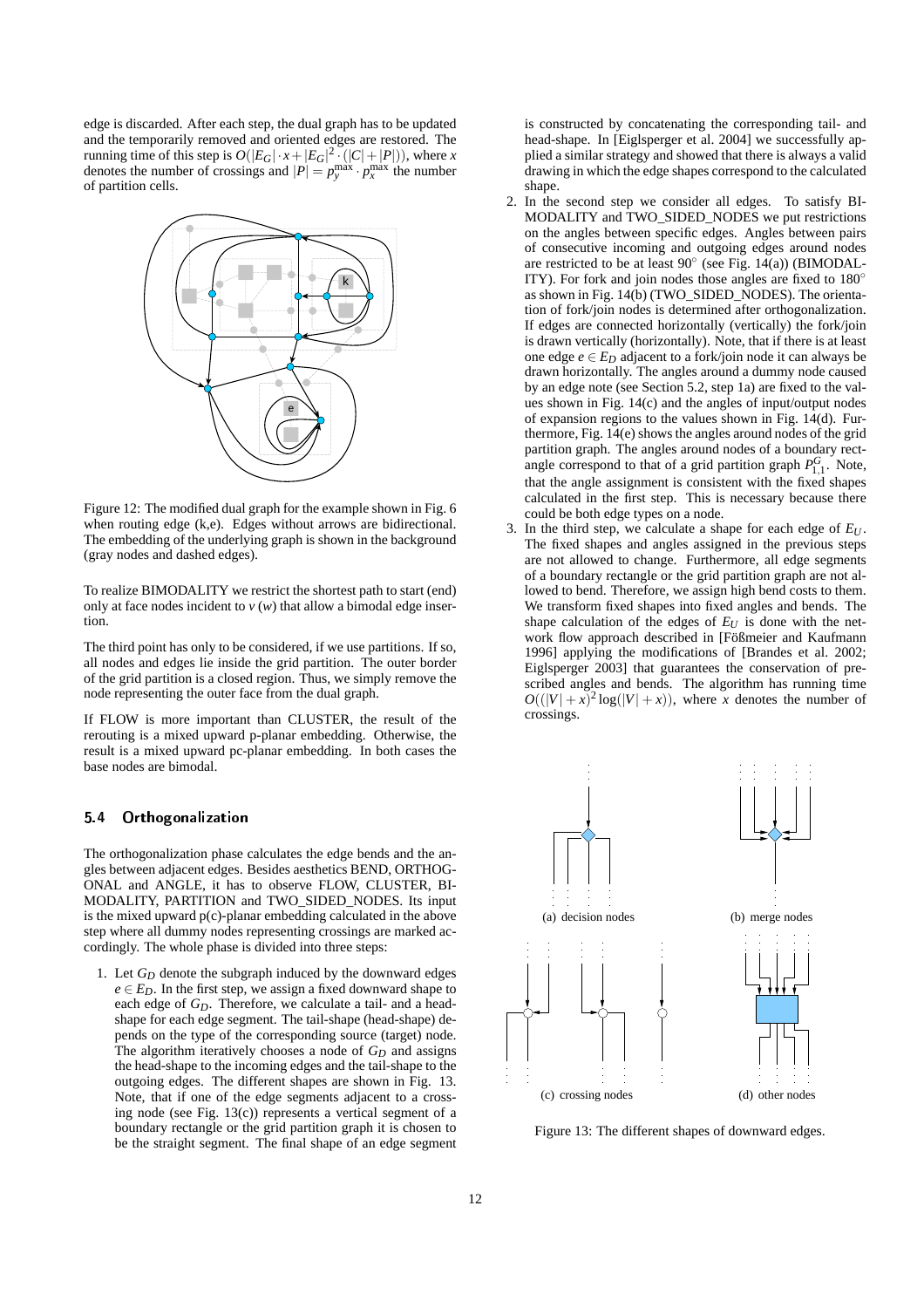

Figure 14: The different angles.

## 5.5 Placement of Labels

Labels can be placed at nodes, edges, clusters, (grid) partitions and activities (LABEL). Node labels are placed inside a node and thus do not need a special handling. Activity labels are handled during a postprocessing step.

Edge labels are placed as follows: After orthogonalization, edges are paths of horizontal and vertical segments. For each labeled edge *e* we choose one of its middle segments and split it into two parts by inserting a dummy node. The dummy node represents the label  $l_e$  of *e* and thus has size  $s(l_e)$ . We always place labels horizontally as shown in Fig.15 (HORIZONTAL\_LABELS). After compaction the dummy nodes are removed and replaced by the corresponding label. If there are edge labels with preferred placement at the source or target node, they are placed after the final layout by an efficient map labeling algorithm [Wagner and Wolff 1998].

Analogously, for labels of clusters and columns of the grid partition we split the edge representing the top side of the enclosing rectangle (see Fig. 15(a)). For labels of the grid rows we split the edge representing the left border (see Fig. 15(b)).

## 6 Discussion and Conclusion

First we discuss the time complexity of our new approach. The planarization step is dominated by the running time of the cross-



Figure 15: Placement of labels on a horizontal/vertical edge segment.

ing reduction with  $O(|V|^2 |E_G|^2)$  and the rerouting of edges with  $O(|E_G| \cdot x + |E_G|^2 \cdot (|C| + |P|))$ . The orthogonalization step takes time  $O((|V|+x)^2 \log(|V|+x))$  and the compaction step including the flow-based post-processing has quadratic running time. Graphs representing activity diagrams are always sparse, thus we can assume that  $|E_G|$  and *x* are linear in |*V*|. Furthermore, the number of clusters  $|C|$  and partition cells  $|P|$  is  $O(|V|)$ . Under this assumption the overall running time is  $O(|V|^4)$ .

In our complexity analysis we assume that the number of dummy nodes and edges inserted during normalization is  $O(|V||E_G|)$ . We can further improve the time complexity by using the efficient implementation of Sugiyama's algorithm described in [Eiglsperger et al. 2005]. It avoids introducing dummy vertices for each layer that an edge spans and reduces the number of dummy nodes and edges to  $O(|V| + |E_G|)$  without loosing quality. Thus, the time complexity of the crossing minimization is reduced to  $O(|E_G|^2)$  which results in a new overall running time of  $O(|V|^3)$ . We used a common Sugiyama algorithm in this work because it allows an easier description of the crossing minimization and horizontal coordinate assignment phase. However, the implementation of our approach uses the fast variant.

For the implementation we used Java 1.5 and the yFiles library [Wiese et al. 2002]. Some results can be seen in the appendix. For diagrams with about 50 node and 80 edge elements we typically need a runtime of less than 3 seconds on a 3 GHz Pentium IV System with 1 GB RAM.

In this work we identified requirements and aesthetics for the layout of activity diagrams. We presented a new automatic layout approach for activity diagrams which combines Sugiyama's algorithm with the topology-shape-metrics approach to take advantage of synergies. Our approach satisfies a complex set of different aesthetics and requirements like PARTITION, CLUSTER, FLOW, CROSS-ING, ORTHOGONAL, BIMODALITY, TWO\_SIDED\_NODES, OVERLAP and AREA which makes it also applicable to other kinds of diagrams, e.g. class or process diagrams (see Fig. 18).

Future work might comprise an interactive version of this approach where the user can continuously change the diagram by adding or removing elements. When we use our current approach to calculate a new drawing of an updated diagram, this drawing can be significantly different from the previous one even for small updates of the diagram structure. The main goal of an interactive approach is the preservation of the user's mental map [Eades et al. 1991] of the diagram. Here, the concepts of sketch-driven layout developed in [Brandes et al. 2002] fit into this framework. However, the concepts have to be extended to satisfy the complex requirements of activity diagrams.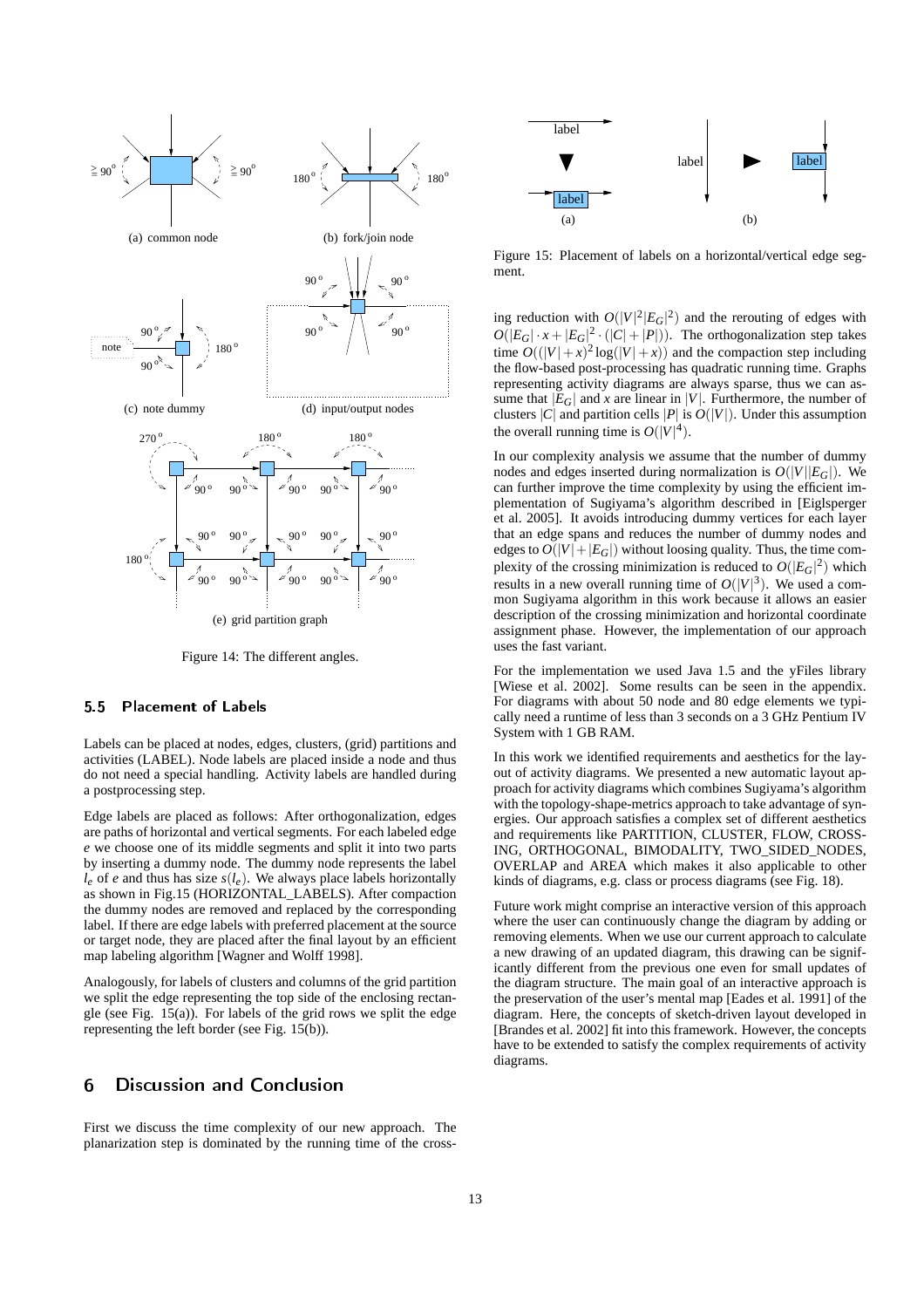## References

- AMBLER, S. W. 2005. *The Elements of UML 2.0 Style*. Cambridge University Press.
- BERTOLAZZI, P., BATTISTA, G. D., AND DIDIMO, W. 2000. Computing orthogonal drawings with the minimum number of bends. *IEEE Transactions on Computers 49*, 8, 826–840.
- BLOCHINGER, W., KAUFMANN, M., AND SIEBENHALLER, M. 2006. Visualization aided performance tuning of irregular taskparallel computations. *Information Visualization 5*, 2, 81–94.
- BRANDES, U., AND KÖPF, B. 2002. Fast and simple horizontal coordinate assignment. In *Proceedings of the 9th Symposium on Graph Drawing (GD '01)*, Springer, vol. 2265 of *LNCS*, 31–44.
- BRANDES, U., EIGLSPERGER, M., KAUFMANN, M., AND WAG-NER, D. 2002. Sketch-driven orthogonal graph drawing. In *Proceedings of the 10th International Symposium on Graph Drawing (GD'02)*, Springer, vol. 2528 of *LNCS*, 1–12.
- CASTELLO, R., MILI, R., AND TOLLIS, I. G. 2002. Automatic layout of statecharts. *Software – Practice and Experience 32*, 1, 25–55.
- CASTELLO, R., MILI, R., AND TOLLIS, I. G. 2002. A framework for the static and interactive visualization of statecharts. *Journal of Graph Algorithms and Applications 6*, 3, 313–351.
- COLEMAN, M. K., AND PARKER, D. S. 1996. Aesthetics-based graph layout for human consumption. *Software – Practice and Experience 26*, 12, 1415–1438.
- DEMETRESCU, C., AND FINOCCHI, I. 2003. Combinatorial algorithms for feedback problems in directed graphs. *Information Processing Letters 86*, 3, 129–136.
- DI BATTISTA, G., DIDIMO, W., PATRIGNANI, M., AND PIZZO-NIA, M. 1999. Orthogonal and quasi-upward drawings with vertices of prescribed size. In *Proceedings of the 7th International Symposium on Graph Drawing (GD'99)*, Springer, vol. 1731 of *LNCS*, 297–310.
- DI BATTISTA, G., EADES, P., TAMASSIA, R., AND TOLLIS, I. G. 1999. *Graph Drawing: Algorithms for the Visualization of Graphs*. Prentice Hall.
- DI BATTISTA, G., DIDIMO, W., AND MARCANDALLI, A. 2002. Planarization of clustered graphs (extended abstract). In *Proceedings of the 9th Symposium on Graph Drawing (GD '01)*, Springer, vol. 2265 of *LNCS*, 60–74.
- DIDIMO, W., AND LIOTTA, G. 1998. Computing orthogonal drawings in a variable embedding setting. In *Proceedings of the 9th Annual International Symposium on Algorithms and Computation (ISAAC'98)*, vol. 1533 of *LNCS*, 79–88.
- EADES, P., AND WORMALD, N. C. 1994. Edge crossings in drawings of bipartite graphs. *Algorithmica 11*, 379–403.
- EADES, P., LAI, W., MISUE, K., AND SUGIYAMA, K. 1991. Preserving the mental map of a diagram. In *Proceedings of Compugraphics '91*, 24–33.
- EICHELBERGER, H. 2002. Evaluation-report on the layout facilities of UML tools. Tech. Rep. 298, Institut für Informatik, Würzburg University, July.
- EICHELBERGER, H. 2002. SugiBib. In *Proceedings of the 9th International Symposium on Graph Drawing (GD'01)*, Springer, vol. 2265 of *LNCS*, 467–468.
- EIGLSPERGER, M., AND KAUFMANN, M. 2002. Fast compaction for orthogonal drawings with vertices of prescribed size. In *Proceedings of the 9th International Symposium on Graph Drawing (GD'01)*, Springer, vol. 2265 of *LNCS*, 124–138.
- EIGLSPERGER, M., GUTWENGER, C., KAUFMANN, M., KUPKE, J., JÜNGER, M., LEIPERT, S., KLEIN, K., MUTZEL, P., AND SIEBENHALLER, M. 2004. Automatic layout of uml class diagrams in orthogonal style. *Information Visualization 3*, 3, 189– 208.
- EIGLSPERGER, M., SIEBENHALLER, M., AND KAUFMANN, M. 2005. An efficient implementation of sugiyama's algorithm for layered graph drawing. In *Proceedings of the 12th Symposium on Graph Drawing (GD'04)*, Springer, vol. 3383 of *LNCS*, 155– 166.
- EIGLSPERGER, M. 2003. *Automatic Layout of UML Class Diagrams: A Topology-Shape-Metrics Approach*. PhD thesis, Universität Tübingen.
- FLOOD, M. M. 1990. Exact and heuristic algorithms for the weighted feedback arc set problem: A special case of the skewsymmetric quadratic assignment problem. *Networks 20*, 1–23.
- FORSTER, M. 2002. Applying crossing reduction strategies to layered compound graphs. In *Proceedings of the 10th Symposium on Graph Drawing (GD'02)*, Springer, vol. 2528 of *LNCS*, 276– 284.
- FORSTER, M. 2005. A fast and simple heuristic for constrained two-level crossing reduction. In *Proceedings of the 9th Symposium on Graph Drawing (GD'04)*, Springer, vol. 3383 of *LNCS*, 206–216.
- FÖSSMEIER, U., AND KAUFMANN, M. 1996. Drawing high degree graphs with low bend numbers. In *Proceedings of the 3rd International Symposium on Graph Drawing (GD'95)*, Springer, F. J. Brandenburg, Ed., vol. 1027 of *LNCS*, 254–266.
- FRICK, A. 1997. Upper bounds on the number of hidden nodes in sugiyama's algorithm. In *Proceedings of the 4th International Symposium on Graph Drawing (GD'96)*, Springer, vol. 1190 of *LNCS*, 169–183.
- GANSNER, E., KOUTSOFIOS, E., NORTH, S., AND VO, K.-P. 1993. A technique for drawing directed graphs. *IEEE Transactions on Software Engineering 19*, 3, 214–230.
- GAREY, M. R., AND JOHNSON, D. S. 1979. *Computers and Intractability, A guide to the theory of NP Completeness*. Freeman, New York.
- GAREY, M. R., AND JOHNSON, D. S. 1983. Crossing number is NP-complete. *SIAM Journal on Algebraic and Discrete Methods 4*, 312–316.
- KAUFMANN, M., AND WAGNER, D., Eds. 2001. *Drawing Graphs: Methods and Models*. LNCS Tutorial. Springer.
- KLAU, G. W., AND MUTZEL, P. 1998. Quasi-orthogonal drawing of planar graphs. Tech. Rep. 98-1-013, Max-Planck-Institut für Informatik, Saarbrücken.
- KLAU, G. W., KLEIN, K., AND MUTZEL, P. 2001. An experimental comparison of orthogonal compaction algorithms (extended abstract). In *Proceedings of the 8th International Symposium on Graph Drawing (GD'00)*, Springer, vol. 1984 of *LNCS*, 37–51.
- OMG, 2004. UML 2.0 superstructure specification. http:// www.omg.org/technology/documents/formal/uml.htm (accessed April 5, 2006).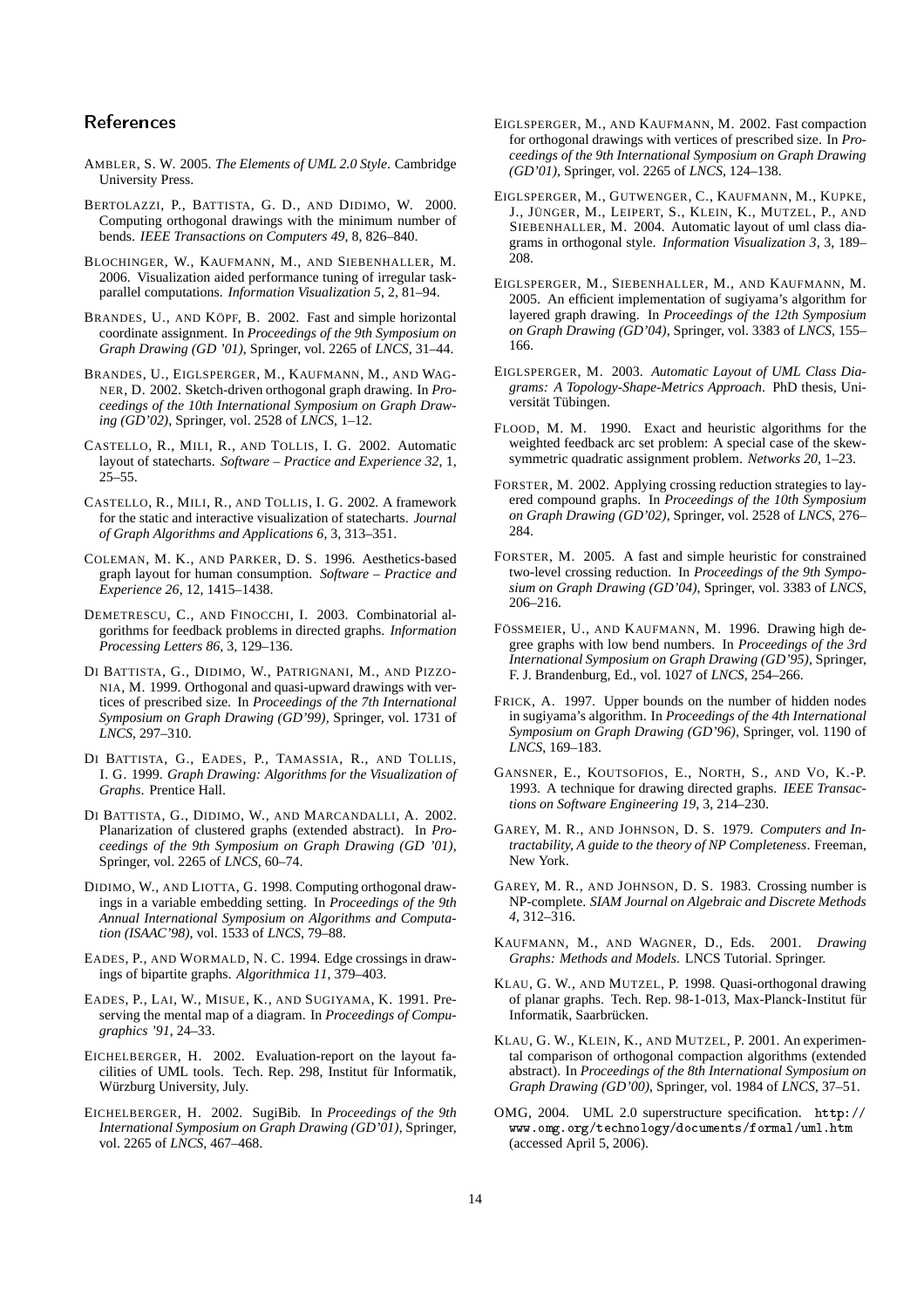- PACH, J., AND WENGER, R. 1998. Embedding planar graphs at fixed vertex locations. In *Proceedings of the 6th International Symposium on Graph Drawing (GD'98)*, Springer, vol. 1547 of *LNCS*, 263–274.
- PURCHASE, H. C., COHEN, R. F., AND JAMES, M. 1997. An experimental study of the basis for graph drawing algorithms. *ACM Journal of Experimental Algorithmics 2*, 4.
- PURCHASE, H. C. 1997. Which aesthetic has the greatest effect on human understanding? In *Proceedings of the 5th International Symposium on Graph Drawing (GD'97)*, Springer, vol. 1353 of *LNCS*, 248–261.
- SANDER, G. 1996. Layout of compound directed graphs. Tech. Rep. A/03/96, Universität des Saarlandes, FB 14 Informatik, 66041 Saarbrücken, June.
- SHEGOGUE, D., AND ZHENG, W. J. 2005. Integration of the gene ontology into an object-oriented architecture. *BMC Bioinformatics 6*, 113.
- SIEBENHALLER, M., AND KAUFMANN, M. 2006. Mixed upward planarization - fast and robust. In *Proceedings of the 13th Symposium on Graph Drawing (GD'05)*, Springer, vol. 3843 of *LNCS*, 522–523.
- SIX, J. M., AND TOLLIS, I. G. 2002. Automated visualization of process diagrams. In *Proceedings of the 9th International Symposium on Graph Drawing (GD'01)*, Springer, vol. 2265 of *LNCS*, 45–59.
- SUGIYAMA, K., TAGAWA, S., AND TODA, M. 1981. Methods for visual understanding of hierarchical system structures. *IEEE Transactions on Systems, Man, and Cybernetics SMC-11*, 2, 109–125.
- TAMASSIA, R., BATTISTA, G. D., AND BATINI, C. 1988. Automatic graph drawing and readability of diagrams. *IEEE Transactions on Systems, Man and Cybernetics 18*, 1, 61–79.
- TAMASSIA, R. 1987. On embedding a graph in the grid with the minimum number of bends. *SIAM Journal on Computing 16*, 3, 421–444.
- WAGNER, F., AND WOLFF, A. 1998. A combinatorial framework for map labeling. In *Proceedings of the 6th International Symposium on Graph Drawing (GD'98)*, Springer, vol. 1547 of *LNCS*, 316–331.
- WIESE, R., EIGLSPERGER, M., AND KAUFMANN, M. 2002. yfiles: Visualization and automatic layout of graphs. In *Proceedings of the 9th International Symposium on Graph Drawing (GD'01)*, Springer, vol. 2265 of *LNCS*, 453–454.
- WITTENBURG, K., AND WEITZMAN, L. 1997. Qualitative visualization of processes: Attributed graph layout and focusing techniques. In *Proceedings of the 4th International Symposium on Graph Drawing (GD'96)*, Springer, vol. 1190 of *LNCS*, 401– 408.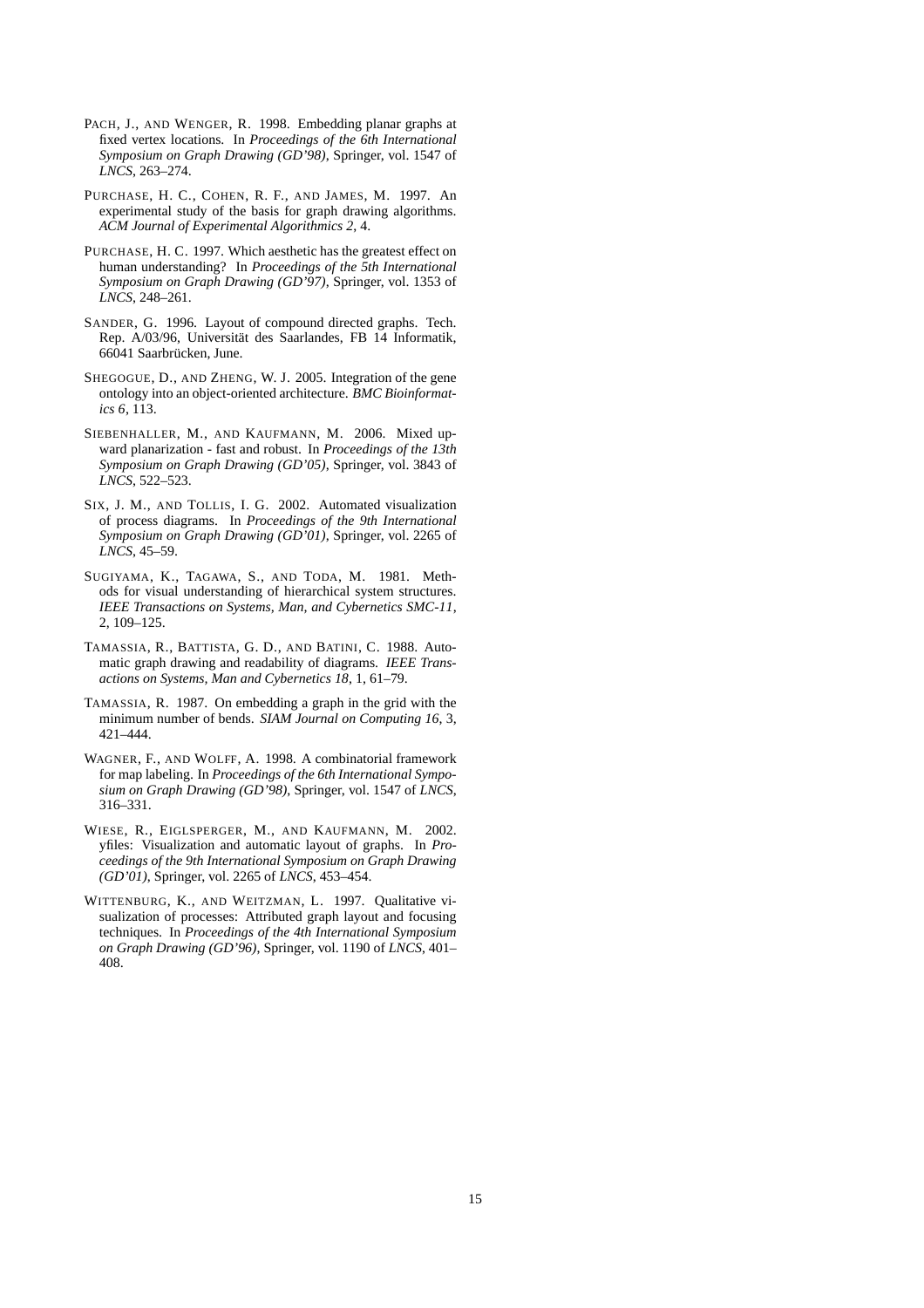# A Examples



Figure 16: UML activity diagram drawn with our new layout approach. It shows another view of the example of Figure 1.



Figure 17: Another UML activity diagram taken from the Schematic tool page (http://www.hypergraphics.co.uk).